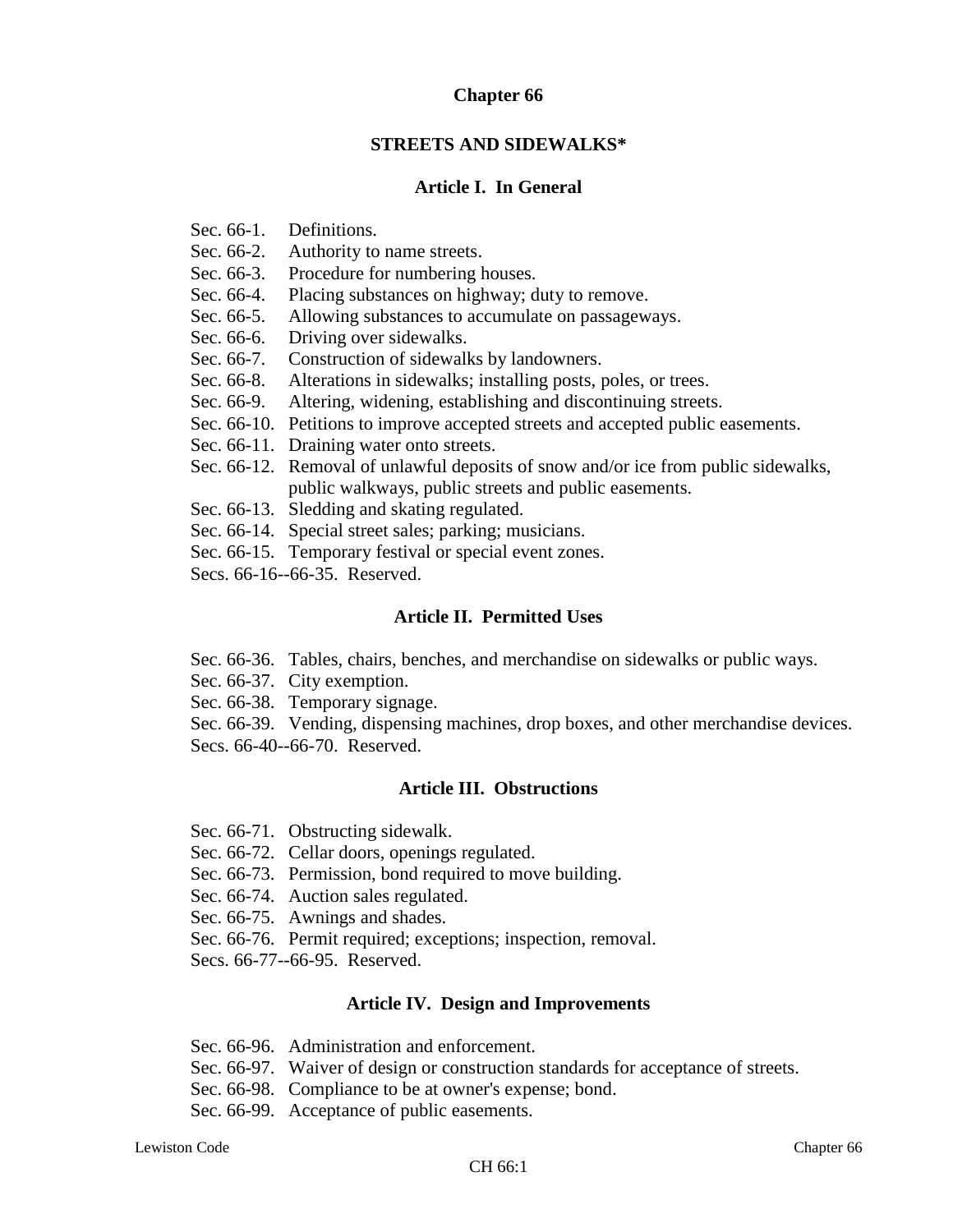- Sec. 66-100. Acceptance of prescriptive or dedicated ways as accepted streets.
- Sec. 66-101. Standards for construction of streets.
- Sec. 66-102. Requirements for street acceptance.
- Sec. 66-103. Acceptance of prescriptive or dedicated ways as accepted public easements.
- Sec. 66-104. Purpose and mission
- Sec. 66-105. Appointment and membership
- Sec. 66-106. Duties and responsibilities
- Sec. 66-107. Organization
- Sec. 66-108. Staff support
- Sec. 66-109. Complete streets
- Sec. 66-110. Projects
- Sec. 66-111. Exceptions
- Sec. 66-112. Intergovernmental Cooperation
- Sec. 66-113. Design Criteria
- Sec. 66-114. Community Context
- Sec. 66-115. Network
- Sec. 66-116. Performance measures
- Sec. 66-117. Implementation
- Secs. 66-118--66-125. Reserved.

### **Article V. Parades Division 1. Generally**

Secs. 66-126--66-135. Reserved.

#### **Division 2. Permit**

- Sec. 66-136. Definitions. Sec. 66-137. Required. Sec. 66-138. Exceptions. Sec. 66-139. Application. Sec. 66-140. Standards for issuance. Sec. 66-141. Notice of permit rejection. Sec. 66-142. Alternative permit. Sec. 66-143. Contents. Sec. 66-144. Fee. Sec. 66-145. Revocation. Sec. 66-146. Compliance with permit and laws.
- Secs. 66-147--66-159. Reserved.

**\*Cross references:** Buildings and building regulations, ch. 18; traffic and vehicles, ch. 70; utilities, ch. 74. **State law references:** Municipal authority to regulate streets and sidewalks, 30-A M.R.S.A. § 3009.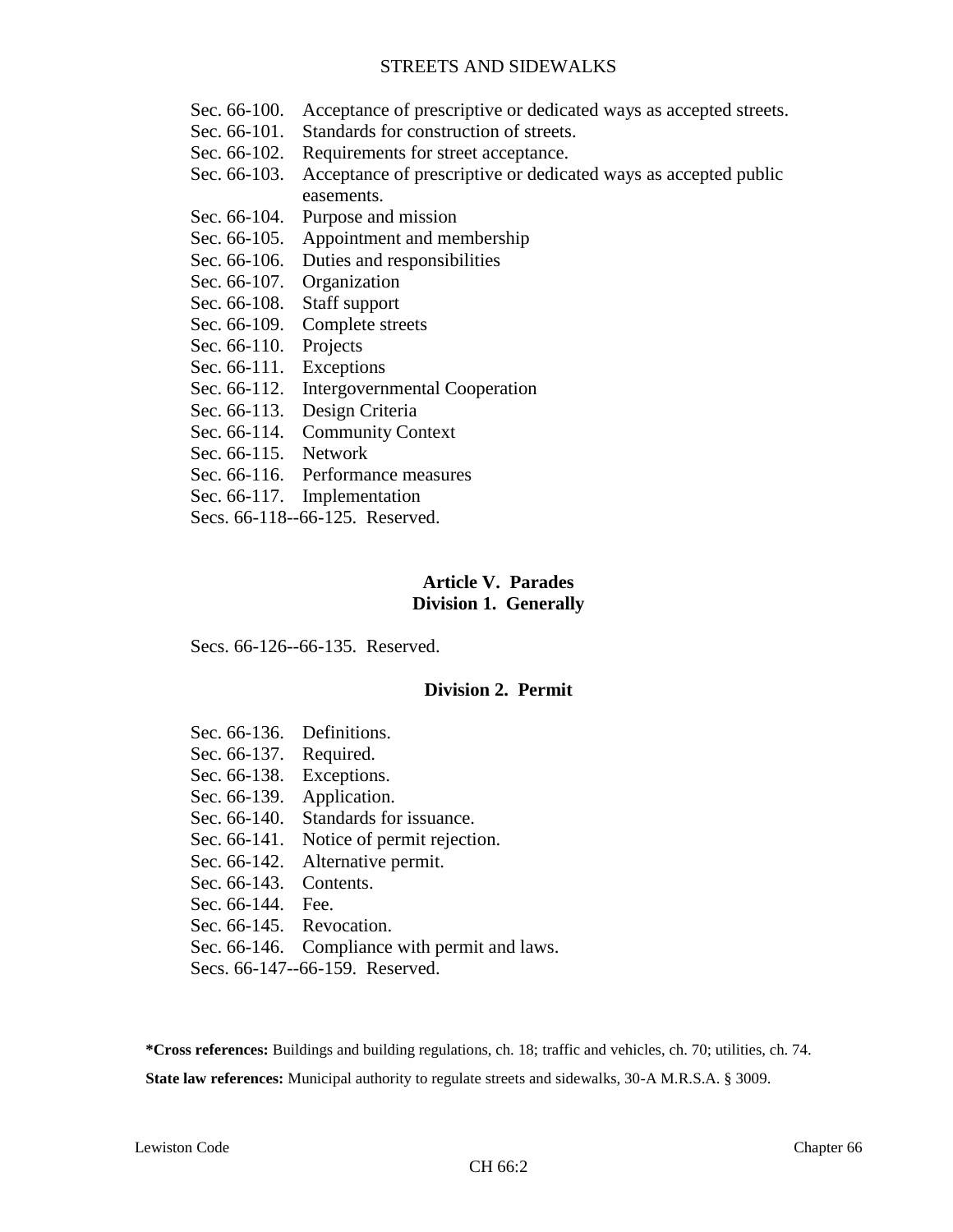#### **ARTICLE I. IN GENERAL**

#### **Sec. 66-1. Definitions.**

The following words and phrases when used in this chapter shall have the meanings ascribed to them in this section. Whenever any words and phrases used in this chapter are not defined in this chapter but are defined in the laws of the state, then such definition shall be deemed to apply to such words or phrases.

*Accepted public easement* means an easement for public use by motor vehicles and otherwise over privately owned land as defined in 23 M.R.S.A. § 3021(2). It becomes accepted by being laid out by the city, by receipt of a deed, pursuant to a discontinuance as provided in 23 M.R.S.A. § 3026(1), or by recognition of a prescriptive use or other dedication. It shall be considered a public way or highway for purposes of the city's police power. However, there shall be no city obligation to maintain and repair such easement.

*Accepted street* means a street or way that has been laid out or accepted by the state, the county commissioners or the city council. The land where the accepted street is located may either be owned in fee by a governmental unit or an easement may have been acquired. An accepted street shall be equivalent to a town way as defined in 23 M.R.S.A. § 3021(3). It shall also include any public way and highway.

*Private way*, for the limited purpose of naming streets pursuant to section 66-2, means any private road, drive or easement used for the access of motor vehicles and pedestrians either by virtue of prior use or by being shown on a subdivision plan when such private way has two or more residential structures with frontage on said private way. A private way may either be proposed or in existence. Nothing herein shall be construed as imposing upon the city any duties or obligations, not otherwise imposed by law or assumed by official action of the city, with respect to private ways.

*Street* or *highway* means an accepted street and/or an accepted public easement.

*Unaccepted street* means a street or way which has not been legally accepted or recognized by a governmental unit.

*Way* means an existing means of access for motor vehicles and pedestrians by virtue of prior use or by being shown on a recorded subdivision plan. A way may either be proposed or in existence.

(Code 1982, § 24-14; Ord. No. 99-20, 1-13-00)

**Cross references:** Definitions generally, § 1-2.

#### **Sec. 66-2. Authority to name streets.**

The several streets and private ways in the city shall continue to be called and known by such names until they shall be altered by the city council. The council may change or alter the name of any street, or public place or private way; and the council shall establish the names of all streets and public places hereafter laid out and accepted by the city or by any other authority within the city, or private ways which may come into existence by dedication or other process.

(Code 1982, § 24-1; Ord. No. 99-20, 1-13-00)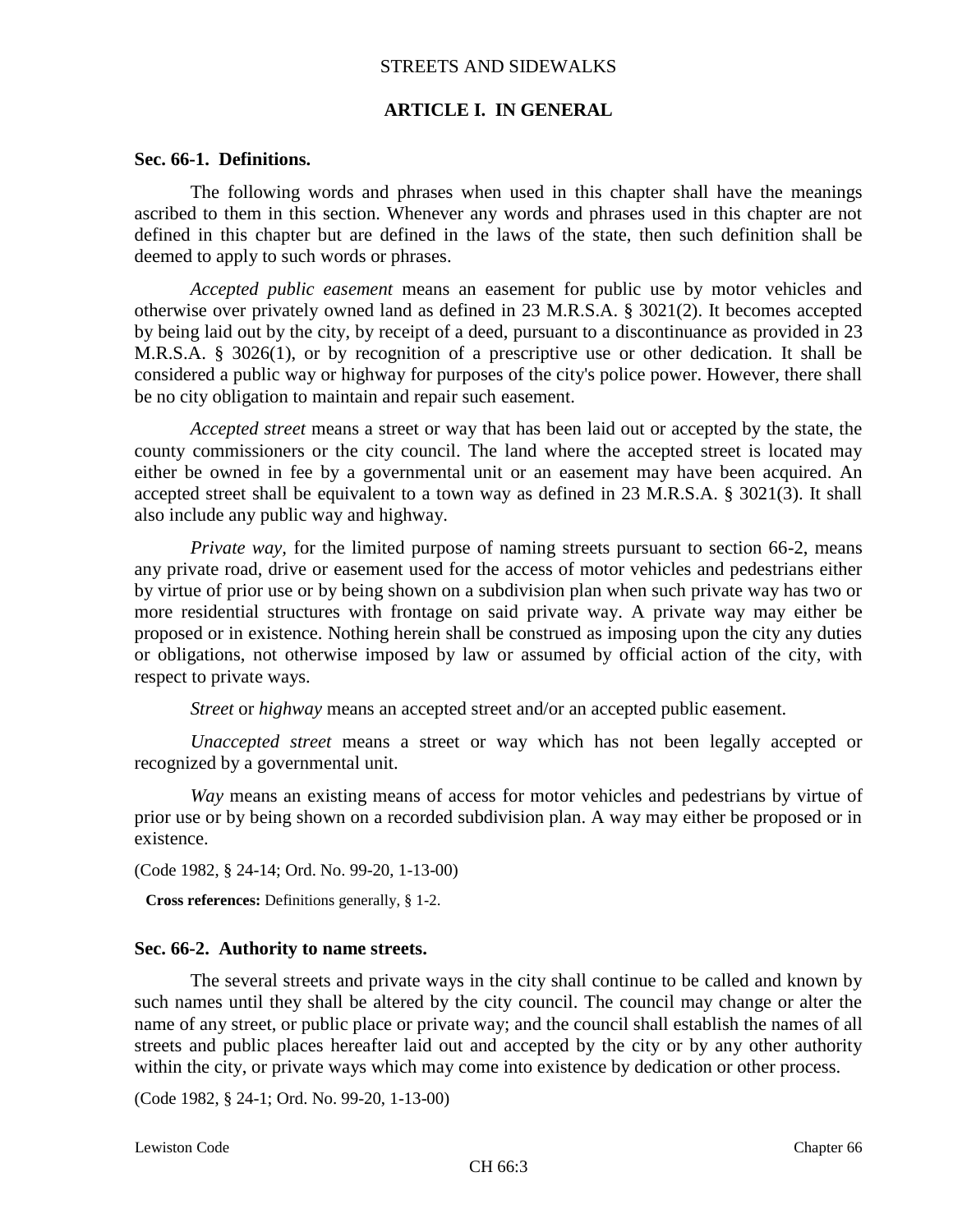# **Sec. 66-3. Procedure for numbering houses.**

The following procedures shall be followed in the assignment of door numbers to buildings constructed under the provisions of the building code to the end that street numbers of buildings hereafter constructed or altered may follow a logical and consistent pattern and thus lessen confusion and misunderstanding regarding such numbers:

- (1) On approval of an application for a permit required by the building code, the building official shall give written notice to the city engineer of the type of construction or alteration planned on the premises described in the application. Such notice shall contain an adequate description of the premises, the location of the proposed construction or alteration within such premises, and the number of units of occupancy for residential, commercial or industrial purposes which will exist on such premises after completion of all work described in the application.
- (2) The assessor shall forthwith determine the number which shall designate and identify and be affixed to the entrance of the unit of occupancy. He shall, so far as practicable, issue odd numbers for one side of a street and even numbers for the other side.
- (3) After the assessor assigns the door numbers and notifies the city engineer of such assignments, the engineer shall notify the property owner as described in the application, by mail, of the door number so assigned. Such notice shall direct the property owner to display the assigned number within a period of seven days following receipt of notice, and henceforth, in a prominent place on or near the front of the building so that such can be readily seen from the street. Such notice shall further state that violation of such order shall constitute an offense for each day of violation. Such notice shall advise the property owner to communicate information as to the new number or numbers to the several utilities, the post office and others similarly interested.

(Code 1982, § 24-2)

# **Sec. 66-4. Placing substances on highway; duty to remove.**

No person shall throw or place or cause to be thrown or placed upon any highway any glass, glass bottle, nails, tacks, wire, scrap metal, crockery, cans or other substances harmful to the feet of persons or animals or to tires or wheels of vehicles. Whoever accidentally, or by reason of an accident, drops from his hand or vehicle any such substance upon any highway shall forthwith make all reasonable efforts to clear such highway of the substance.

(Code 1982, § 24-3)

**State law references:** Maine Litter Control Act, 17 M.R.S.A. § 2261 et seq.

#### **Sec. 66-5. Allowing substances to accumulate on passageways.**

No person shall allow any dirt, sand or gravel emanating from any unsurfaced private driveway or private walk to be washed onto the surface of any street or sidewalk. Whenever, in the opinion of the director of public works, any such street or sidewalk shall have become dangerous to foot or vehicular passage due to the accumulation of dirt, sand or gravel from any source aforesaid, the director shall order the titleholder to the land upon which such walk or

Lewiston Code Chapter 66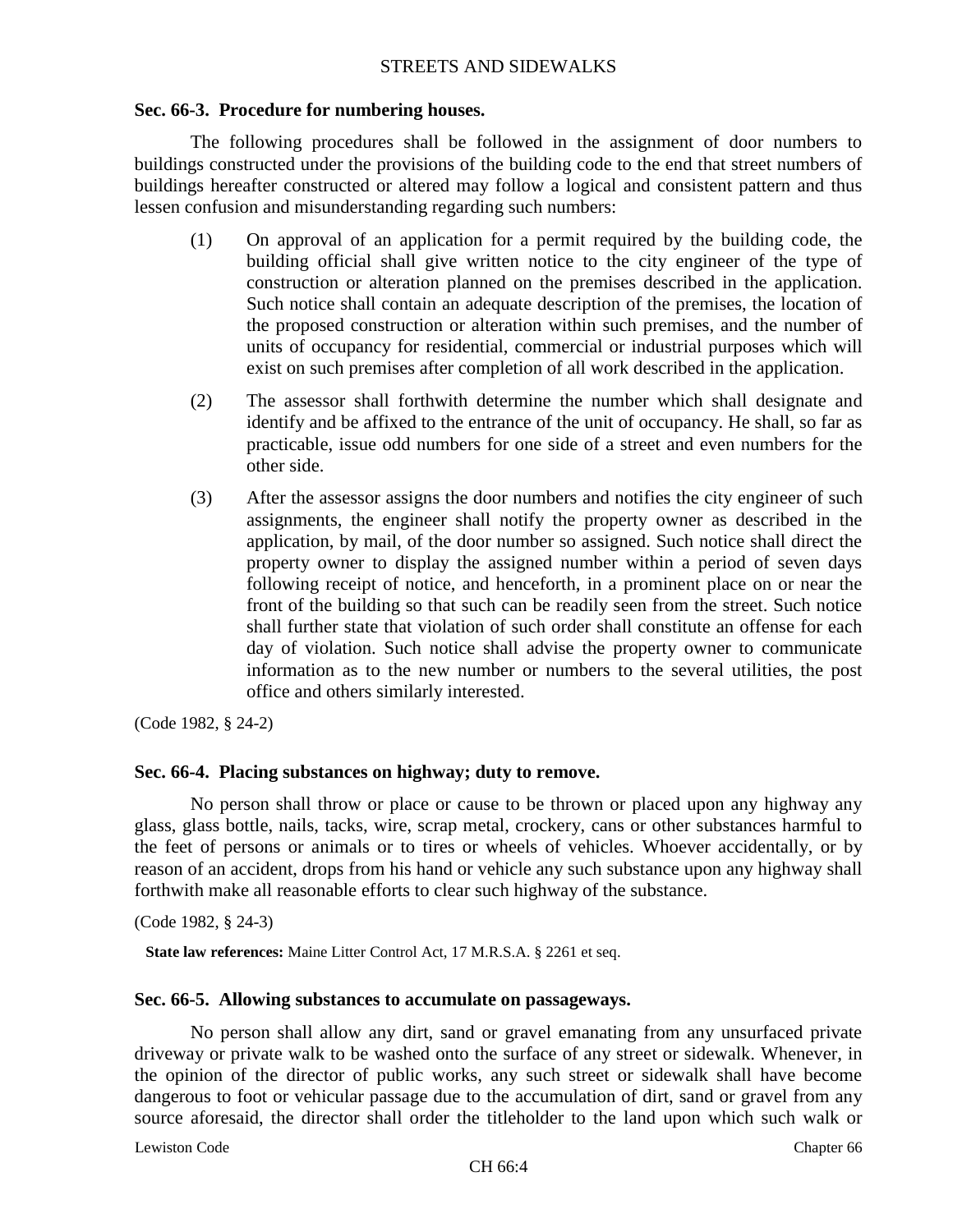driveway is situated to correct such condition and to clean the street or sidewalk of such dirt, sand or gravel. If the titleholder refuses to comply with the directive within a reasonable time, then the street or sidewalk shall be cleaned of the dirt, sand or gravel by the department and the cost thereof shall be charged to the titleholder.

(Code 1982, § 24-4)

#### **Sec. 66-6. Driving over sidewalks.**

No person shall drive any horse, cart, carriage, truck, automobile, motor vehicle or other vehicle, except children's carriages drawn by hand, upon or over the sidewalks of any street in the city; except for the purpose of crossing such sidewalks over and upon an established driveway; provided, however, that operators of pushcarts licensed as roving diners shall not be prohibited from stopping, standing or parking such pushcarts on sidewalks in the course of business and in accordance with the provisions of section 22-169.

(Code 1982, § 24-5)

#### **Sec. 66-7. Construction of sidewalks by landowners.**

Should an abutting landowner desire to construct a sidewalk, he shall lay such sidewalk of suitable material of a permanent nature, with or without curbstones as the director of public works may from time to time determine, the work to be done under the direction and approval of the director of public works.

(Code 1982, § 24-6)

#### **Sec. 66-8. Alterations in sidewalks; installing posts, poles, or trees.**

No person shall tear or make any alteration in any sidewalk, or set up any posts, poles, or trees on any of the sidewalks, or any part of the street, without the consent of the director of public works.

(Code 1982, § 24-7; Ord. No. 17-13, 10-19-17; Ord. No. 20-02, 02-20-20)

#### **Sec. 66-9. Altering, widening, establishing and discontinuing streets.**

- (a) Whenever application in writing is made to the city council to widen or alter any street, the council may refer such application to the director of public works, and it shall be the duty of the director to consider such application, and after giving notice as the law requires, the director shall proceed to examine the premises.
- Lewiston Code Chapter 66 (b) If, in the judgment of the director [of] public works, common convenience and public necessity require the widening or otherwise altering of such street outside the existing right-of-way, in whole or in part, the director will consult with the department of assessing to estimate the damage that any person may thereby sustain, and it shall be lawful for the city to apportion the damages so estimated on such parts thereof as to what may seem just, upon the lots or parcels of land adjacent to and bounded on such street in such proportions as in its opinion such lots or parcels of land are benefitted or made more valuable by such widening or otherwise altering or discontinuing of such street; and if any damages shall be sustained by, or betterments accrue to, any person by the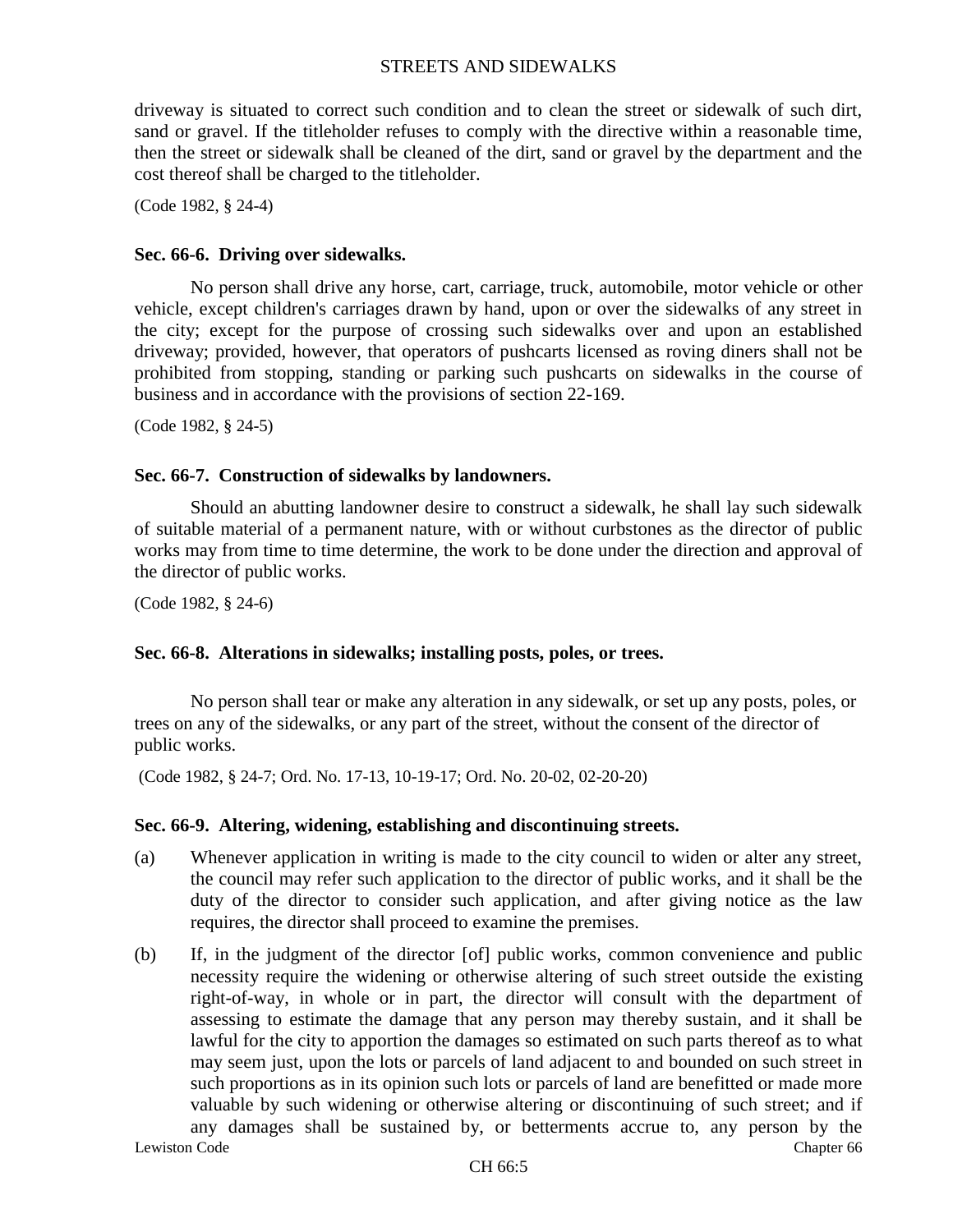discontinuing of any public or private way, the director of public works, when so required, shall report to the council what compensations they shall receive or betterments they shall pay, and also whether the damage is occasioned by the discontinuance of a public or private way.

- (c) Any person aggrieved by the decision or judgment of the council under this section may, as far as relates to damages, have them assessed by a committee or jury, as is by law provided.
- (d) The director of public works shall make a report of their actions in writing to the city council as soon as practicable after such services, as set out in this section, shall be performed, and such report shall be accompanied by an accurate survey and plan, giving the boundaries and measurements of such proposed widening or altering of such street; and such report as aforesaid having been accepted and after being adopted by an order of the council, such street shall be established and known as a public street, and the boundaries and measurements thereof, together with the plan and survey aforesaid, so laid out, accepted and established by the council, shall be duly recorded by the city clerk in a book kept for that purpose.

(Code 1982, § 24-8; Ord. No. 01-9, 7-5-01)

# **Sec. 66-10. Petitions to improve accepted streets and accepted public easements.**

With respect to accepted streets and accepted public easements on which lots have been sold or which have been actually used for travel prior to December 31, 1985, the abutters may, in writing, petition the city council to improve such streets or public easements by installing sewers, sidewalks, grading, curbing, graveling, paving and in any other way making a permanent roadway over the same, or a portion thereof. If the council is of the opinion that the petitionedfor improvement should be undertaken, it shall cause each feeholder of land adjacent to and bounded by such accepted street or accepted public easement to be advised of the estimated amount of the assessment to be made against him for such improvements, which must be deposited within six months with the city treasurer. Whenever 75 percent of the abutters in number or 75 percent of the abutters in terms of the relationship between their estimated assessments and the estimated total assessment for the entire project shall have made such deposits, then the council may authorize the director of public works to proceed with the project. When the improvements have been completed, the city shall then proceed to assess one-half of the cost thereof on the property adjacent to and bounded by such street or public easement in the manner and in accordance with the provisions of 23 M.R.S.A. § 3601 et seq., with the same right of appeal as provided therein. The amount so deposited with the city treasurer shall be applied towards the satisfaction of the assessment in each case, with any overpayment being returned to the depositor or any balance being collected according to the terms of 23 M.R.S.A. § 3601 et seq.

(Code 1982, § 24-9)

**State law references:** Highway assessments generally, 23 M.R.S.A. § 3601 et seq.

#### **Sec. 66-11. Draining water onto streets.**

No person shall let out, empty, or direct on or towards the surface of any street, any cellar drain, sink drain or other drain, so that the water shall flow therefrom onto the street.

Lewiston Code Chapter 66 (Code 1982, § 24-10)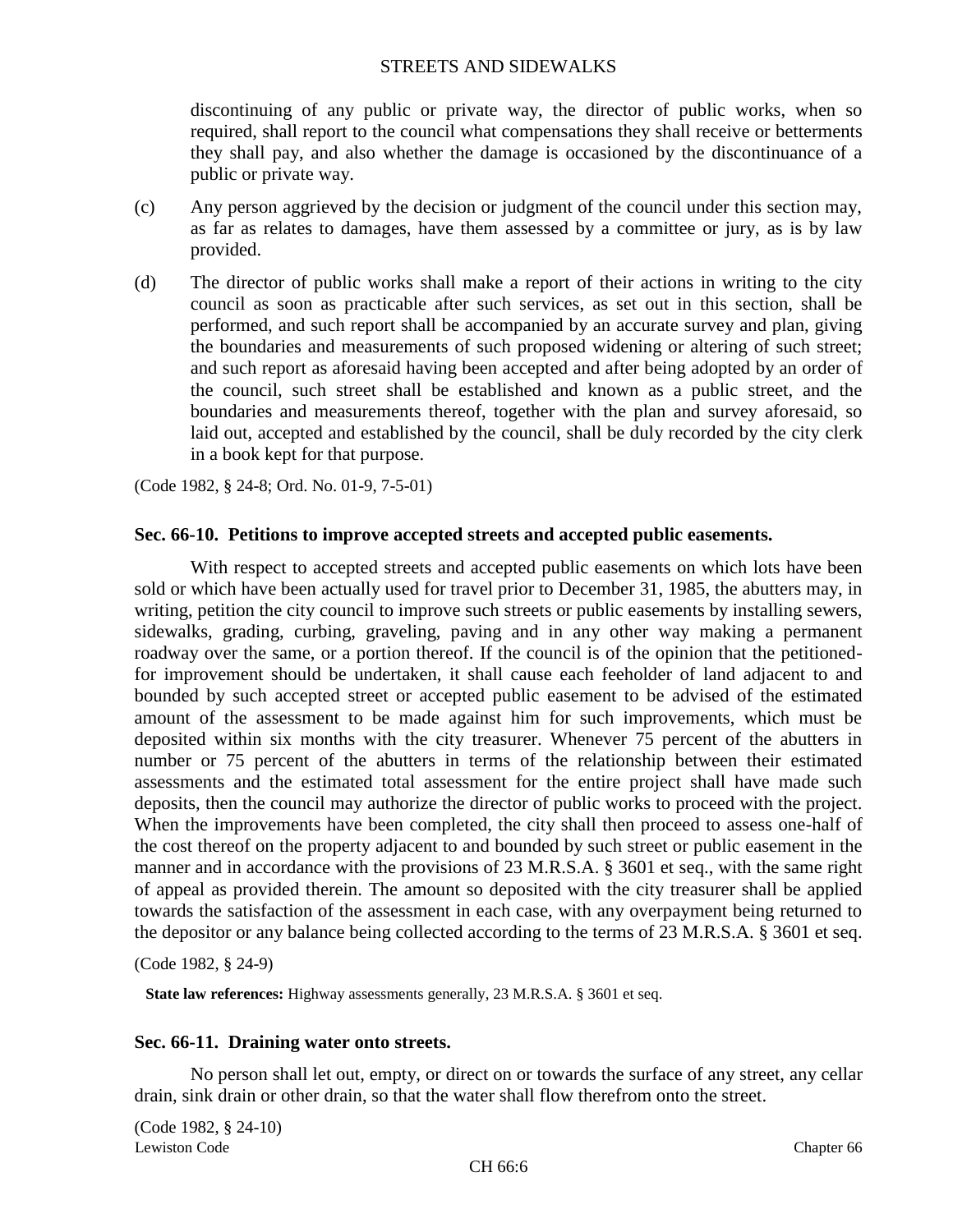# **Sec. 66-12. Removal of unlawful deposits of snow and/or ice from public sidewalks, public walkways, public streets and public easements.**

- (a) *Definition.* A winter-maintained public sidewalk or public walkway is one in which it has been identified by public policy and one in which the snow and/or ice has been removed within 72 hours of a snow and/or ice event.
- (b) *Unlawful to deposit.* It is unlawful for any person or entity to shovel, throw, plow or deposit or cause to be deposited snow and/or ice on any winter-maintained public sidewalk, public walkway or within or along the edge of the travel way of any public street or public easement. This provision shall be construed to include snow falling from the roof of any building upon such public sidewalk, public walkway, or within or along the edge of the travel way of any public street or public easement.

*Exception:* In the event that there is insufficient space to place the snow and/or ice on the property, it may be carefully windrowed along the travel way in such a way as to not impede any motor vehicles. The volume of snow placed in this fashion may not exceed 0.25 cubic yards per linear foot.

(c) *Owners duty to inspect and remove unlawfully deposited snow and/or ice within 72 hours*. The owner of land and the person(s) in possession of such land abutting a public street or public easement have an affirmative obligation to inspect those portions of their property which have such frontage and to promptly remove within 72 hours any snow and/or ice that has been shoveled, thrown, plowed or deposited on any winter-maintained public sidewalk or public walkway and within or along the edge of the travel way of any public street and/or public easement found along such property.

The owner of, and any person having responsibility for, property abutting the area of the public street and/or winter-maintained public easement, public sidewalk, public walkway or property where snow has been deposited shall be presumed to have deposited same and shall be liable for violations of this article in the absence of evidence to the contrary. Notwithstanding the aforesaid, any owner of and/or any person having responsibility for property abutting the area of the public street and/or public easement, public sidewalk and public walkway where any snow and/or ice has been deposited in violation of this chapter shall remove the snow and/or ice.

(d) *Enforcement.* It shall be the duty of the director of planning and code enforcement, the police chief, the director of public works, or their duly authorized representatives to enforce the provisions of section 66-12 of this Code and to prosecute any and all persons violating any such provisions. Enforcement procedures as set out in chapter 50, article II of the Lewiston Code of Ordinances shall apply to enforcement of this chapter, except that the specific penalties listed in subsection (c) herein will apply instead of those listed in section 50-45.

Notwithstanding any provisions in this chapter 66 to the contrary, due to the public nuisance and threat to public health created by the presence of snow and/or ice on public sidewalks, public walkways, or in and/or at the edge of the travel way of public streets and public easements in violation of subsections  $66-12(a)$  and (b), the director of planning and code enforcement, the police chief, the director of public works, or their designees are authorized to fine violators, without any prior notification, in accordance with subsection 66-12(d).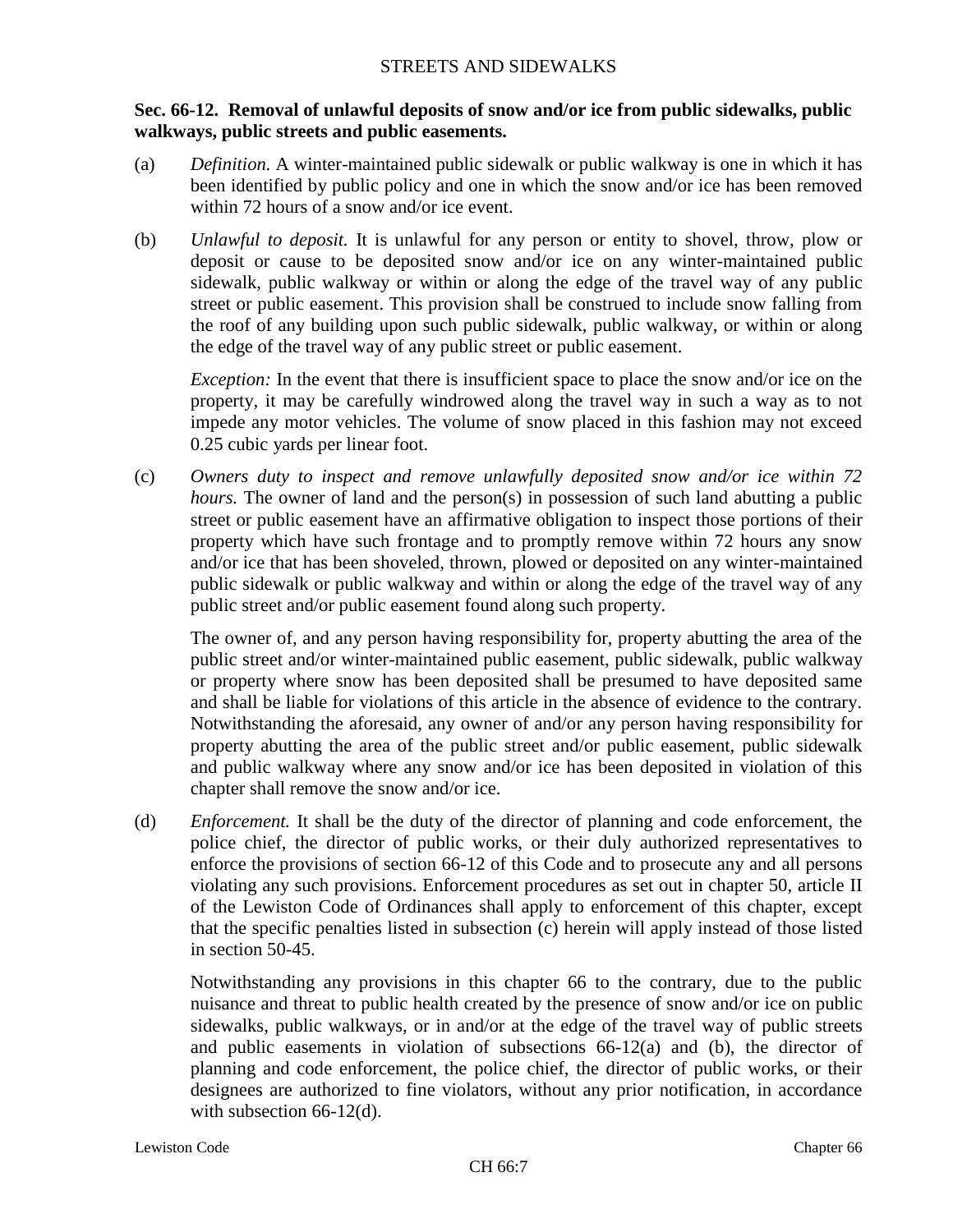- (e) *Penalties.* Violators of any provisions of this chapter shall for the first offense receive a fine equal to twice the removal costs for the snow and/or ice. The minimum fine is \$200.00, plus accrued interest, attorney's fees and court costs. A second violation or any subsequent violations occurring within two years of a previous violation shall result in a fine equal to three times the removal costs for the removal of snow and/or ice. The minimum fine is \$400.00, plus accrued interest, attorney's fees and court costs. Such fees shall be charged each time the city removes snow and/or ice deposited in violation of this section, whether or not additional notice has been given.
- (f) *Responsibilities not transferable.* No contract or agreement between the owner or operator and the occupant relating to the compliance with the terms of section 66-12 shall be effective in relieving any person of the responsibility for compliance with the provisions of this section as described.

(Code 1982, § 24-11; Ord. No. 08-12, 1-15-09)

### **Sec. 66-13. Sledding and skating regulated.**

- (a) No person shall coast, skate or slide in the streets or on the sidewalks with handsleds, ice/roller skates, skateboards or otherwise in any part of the city where such activity shall endanger or incommode travelers.
- (b) Anyone who violates any of the provisions of this section may have his sled, skates or skateboard impounded by the authority of the chief of police for a period not to exceed five days for the first offense, for a period not to exceed ten days for the second offense, and for a period not to exceed 30 days for any subsequent offense.

(Code 1982, § 24-12)

**State law references:** Municipal authority to designate public streets and sidewalks whereon persons may slide with any vehicle, 23 M.R.S.A. § 2851.

# **Sec. 66-14. Special street sales; parking; musicians.**

All other ordinances to the contrary notwithstanding, the council may, by majority vote, at any regular or special meeting, authorize merchants having business establishments in the city to conduct special street sales, so-called, during limited periods of time, and to display and sell their merchandise on the sidewalk area fronting their respective business establishments or in other designated areas. The council may order that parking of motor vehicles in the areas of such street sales be prohibited, and that musical groups be permitted to perform during, and in the areas of, such street sales. The council shall designate the areas in which such street sales may be permitted and the dates and hours during which they may be conducted.

(Code 1982, § 24-13)

# **Sec. 66-15. Temporary festival or special event zones.**

The city council shall be authorized to create temporary festival or special event zones within the city. These zones shall authorize individuals and organizations the ability to manage and assign fees to street vendors, street performers, roving carts, carnivals, public parking activity in authorized city-owned parking areas, general outdoor entertainment, and use of other city-owned public areas with conditions specifically stated in the city council action. As the

Lewiston Code Chapter 66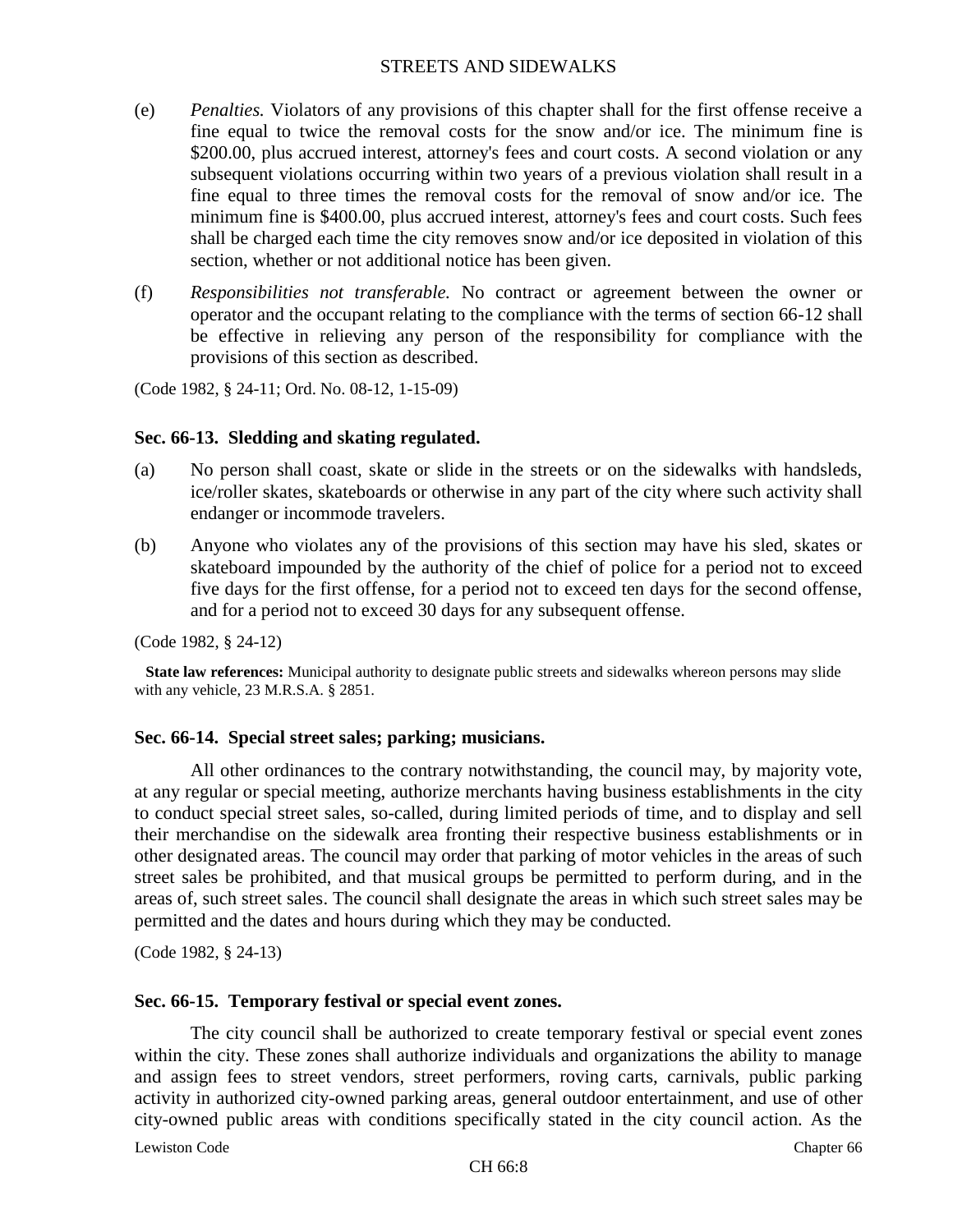conditions for the creation of these temporary zones may change from year to year, all actions must be renewed annually by the city council.

(Ord. No. 03-11, 8-14-03)

### **Secs. 66-16--66-35. Reserved.**

# **ARTICLE II. PERMITTED USES**

#### **Sec. 66-36. Tables, chairs, benches, and merchandise on sidewalks or public ways.**

- (a) Any business holding a valid city food service establishment business license issued by the City of Lewiston is permitted to place tables, chairs, benches and barriers not to exceed 42" in height or any business displaying goods and articles or merchandise that may be displayed or exhibited for sale on or above any city sidewalk or public way (not used for vehicular traffic) and must comply with the following conditions:
	- (1) Be situated in front of the physical boundaries of the authorized business so as not to exceed the physical dimensions of the facility exterior as it is situated within the structure or building, or that of the adjoining property upon written permission from that property owner(s), or unless specifically authorized to do so by the city;
	- (2) Tables, chairs, benches and barriers must be consistent and compatible in style and color, be easily cleanable, made of metal or wood which may be painted, stained or covered with a plastic coating, and be of sufficient weight so as not to be moved by wind gusts of 40 miles per hour;
	- (3) Notwithstanding Appendix A, Article XII, Section 16 of the Code of Ordinances of the City of Lewiston, the business name may be placed one or more times on barriers without a sign permit; however, may not display any other commercial logo or business other than the name and logo of the authorized establishment and those items being sold by the establishment;
	- (4) Be temporarily removed in any instance where the objects or devices: restrict or prevent the city from conducting normal or emergency sidewalk maintenance operations or under any condition in which there is a request for temporary removal from the police department, fire department, public works department relating to maintenance or public safety activity; or removed in conjunction with special events; or removed per request or special order from the city administrator or city council to temporarily remove items in conjunction with special events;
	- (5) Provide adequate trash receptacles;
	- (6) Ensure that there is no less than four feet of passable area along the curb line of the street, clear of any obstructions, for pedestrians;
	- (7) Comply with all applicable provisions of the City Code;
	- (8) Any damage to public property, including but not limited to grease stain, shall be repaired by the public works department at the expense of the business at issue.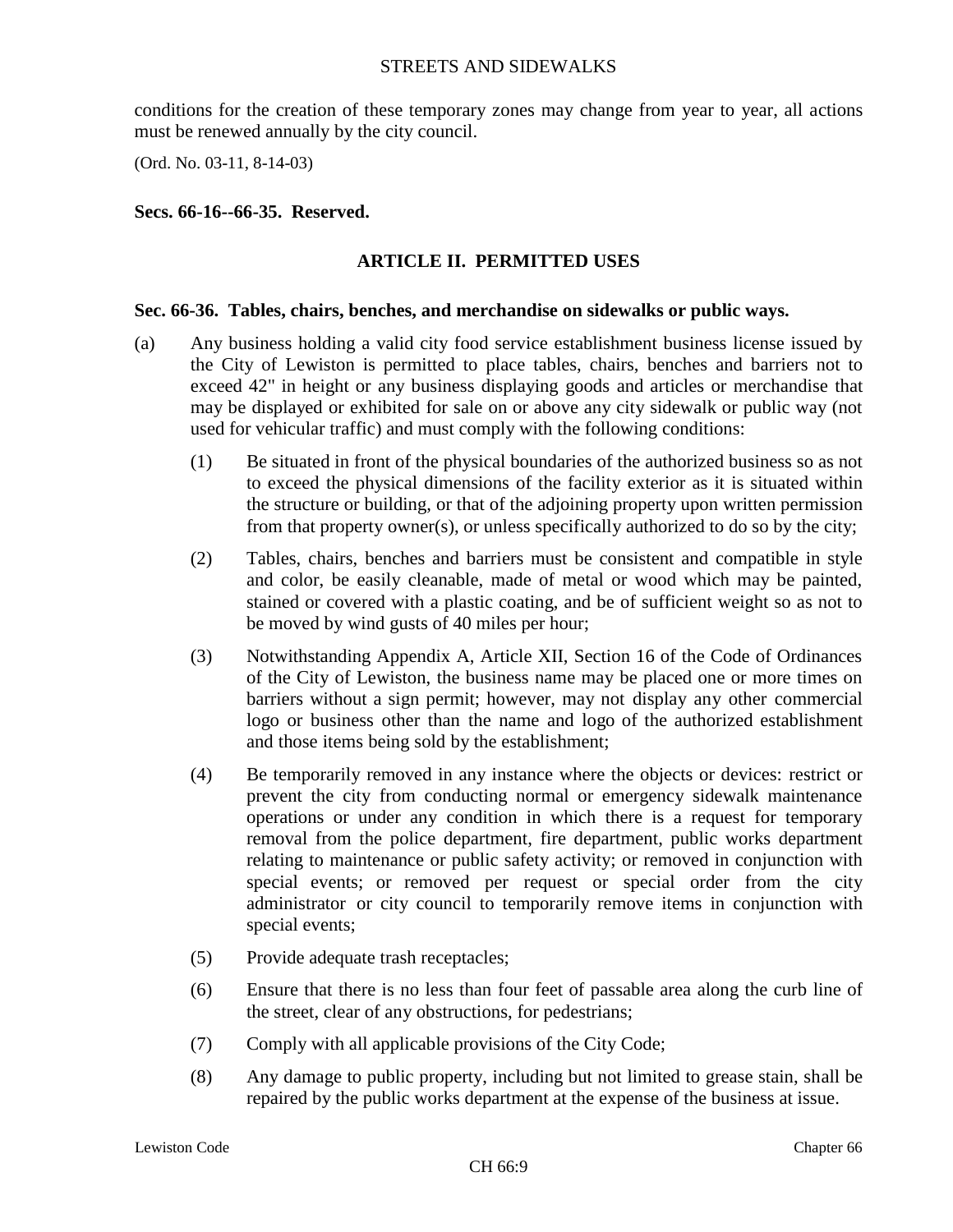- (9) The police department, fire department, or public works department may prohibit any business from placing tables, chairs, and benches or displaying goods, articles, or merchandise on sidewalks or public ways in situations whereby such activity results in adverse impacts to adjoining businesses, pedestrians or motorists.
- (10) Whenever, in the opinion of the police department, fire department, public works department or designee, the obstruction does not conform to the conditions of this ordinance, the City shall order such establishment and property owner to conform to such conditions or to remove such obstruction and charge the cost thereof to the person responsible for the obstruction.

(Ord. No. 03-11, 8-14-03; Ord. No. 11-08, 9-15-11; Ord. No. 22-09, 6-2-22)

# **Sec. 66-37. City exemption.**

The City of Lewiston is exempt from all provisions restricting or prohibiting the placement of any object or device, temporary or permanent, on or above any city sidewalk, street, easement or public way unless explicitly stated within the City Code.

(Ord. No. 03-11, 8-14-03)

### **Sec. 66-38. Temporary signage.**

Any commercial establishment is permitted to place one temporary sign per business location on or above the sidewalk or public way (not used for vehicular traffic) that must:

- (1) Not exceed, relative to the entire sign structure, eight square feet per side consistent with the city sign ordinance, Appendix A, Article 12, section  $16(C)(2)$ a.2;
- (2) Not display any other commercial logo or business other than the name and logo of the authorized establishment and those items being sold by the establishment;
- (3) Be placed in a manner which provides for no less than four feet of passable area for pedestrians nor in a manner which creates an obstruction interfering with vehicular traffic site lines;
- (4) Must be of sufficient weight so as not to be moved by under normal meteorological conditions;
- (5) Be temporarily removed in any instance where the objects or devices: Restrict or prevent the city from conducting normal or emergency sidewalk maintenance operations or under any condition in which there is a request for temporary removal from the police department or fire department relating to public safety activity; or removed in conjunction with special events, or removed per request or special order from the city administrator or city council to temporarily remove items in conjunction with special events;
- (6) Comply with all applicable provisions of the City Code;
- Lewiston Code Chapter 66 (7) Shall only be placed during operational hours and must be removed at the end of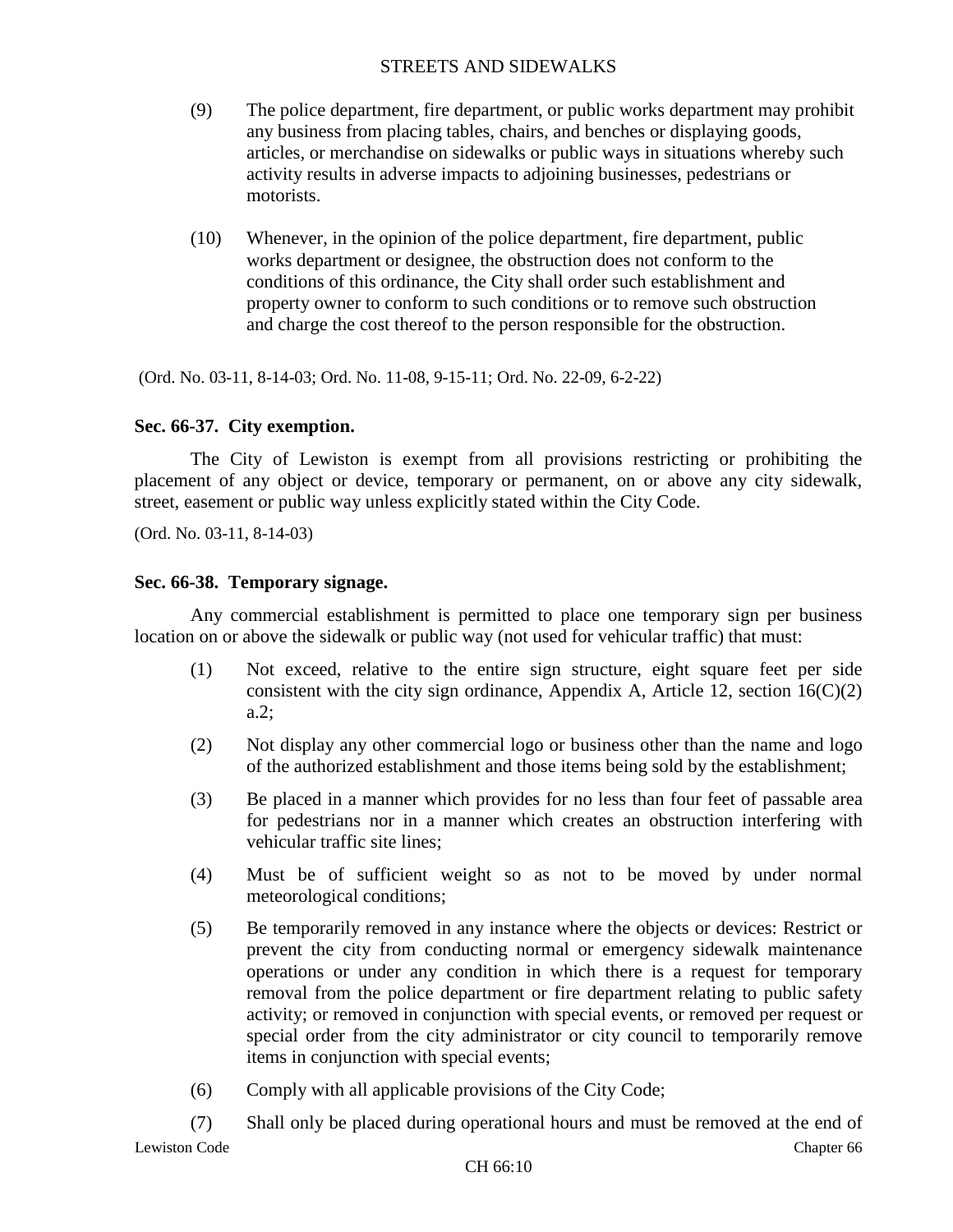operational hours each day.

(Ord. No. 03-11, 8-14-03; Ord. No. 22-09, 6-2-22)

### **Sec. 66-39. Vending, dispensing machines, drop boxes, and other merchandise devices.**

No person, organization or other entity may place any vending, dispensing, drop boxes (such as those used by parcel and mail delivery services) and any other merchandise or product device or unit on any sidewalk or public way (not used for vehicular traffic) without the specific authorization of the city clerk's office who shall, with the prior approval of the code enforcement office, approve the specific location for each unit; approve the units placement insuring that it is adequately secured so as not to pose a safety risk to pedestrians or vehicles; insure that the unit presents a reasonable physical appearance; will require annual permitting and fee for each unit in accordance with the city fee schedule; and possess the authority to waive any fee for any unit which does not require the public to pay for merchandise or products dropped into or contained within the unit. All vending, dispensing and other merchandise or product units authorized under this section must comply with all applicable provisions of the city code. The city will reserve the right to request that the owner of any unit authorized in this section be temporarily removed.

The city code enforcement office shall have the authority to order any units removal, after reasonable notice has been given to the owner, if the unit is not compliant with the conditions of this section.

(Ord. No. 03-11, 8-14-03)

### **Secs. 66-40--66-70. Reserved.**

# **ARTICLE III. OBSTRUCTIONS**

#### **Sec. 66-71. Obstructing sidewalk.**

Unless otherwise permitted or authorized in this chapter, no person, organization or other entity shall pile, deposit or place or cause or permit to be piled, deposited or placed any rubbish, wood, coal, merchandise, dirt, impediment or obstruction of any kind, upon or over any sidewalk; nor to occupy or obstruct any sidewalk so as to interfere with the convenient use of the sidewalk by all pedestrians.

(Code 1982, § 24-44; Ord. No. 03-11, 8-14-03; Ord. No. 22-09, 6-2-22)

# **Sec. 66-72. Cellar doors, openings regulated.**

No person shall erect, construct, maintain or keep any cellar door, or passageway into any cellar, basement or opening of any kind, extending into, or occupying any part of any street or sidewalk, unless such doorway, passageway, or opening be kept covered with a suitable and substantial plank covering or grate, level with the sidewalk or street. (Code 1982, § 24-45)

# **Sec. 66-73. Permission, bond required to move building.**

(a) The provisions of this section shall supplement the requirements of the building code relative to the moving of buildings.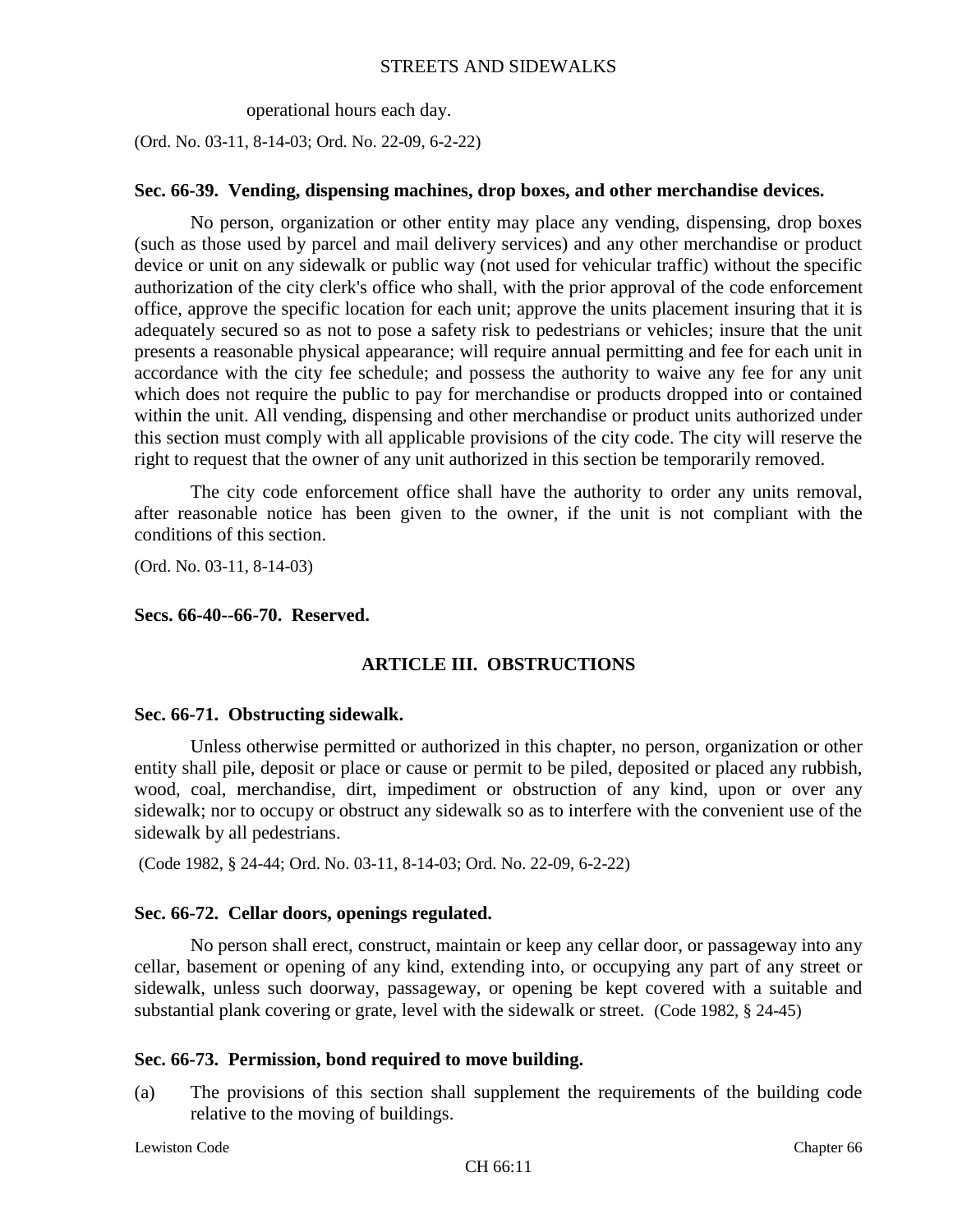(b) No person shall haul, move or transport any building through any street in the city without first obtaining permission to do so from both the chief of police and the director of public works. The latter is empowered to require the posting of a bond with good and sufficient sureties in a sum adequate to indemnify the city for any loss or damage sustained by such moving. Any person aggrieved by a decision of either of the foregoing officials may appeal to the city council at their next posted meeting.

(Code 1982, § 24-46)

**State law references:** Municipal permits required when moving heavy objects, state permits required when state ways are used, 29 M.R.S.A. § 1703.

#### **Sec. 66-74. Auction sales regulated.**

No goods or other property shall be sold at an auction in any street or upon any sidewalk or other public place within the city, or from a building to any person on any street, without a permit from the council or some other person legally authorized to grant permits.

(Code 1982, § 24-47)

**State law references:** Local license for auctions required, 32 M.R.S.A. § 255.

#### **Sec. 66-75. Awnings and shades.**

No person shall place, establish or maintain any awning or shade before his place of business or dwelling house over any part of any street or sidewalk unless the awning or shade is safely made, fixed, supported and maintained so as in no way to incommode pedestrians, and so that the lowest part of such awning or shade shall be at least eight feet in height above the sidewalk or street. (Code 1982, § 24-48)

#### **Sec. 66-76. Permit required; exceptions; inspection, removal.**

- (a) No person shall obstruct with construction work or barriers or obstructions of any kind any street or sidewalk in the city without first obtaining a permit in writing from the director of public works and without faithfully complying with the conditions of such permit, except that, in cases of emergency, such necessary obstruction may be made without first obtaining such permit, provided that the director is notified thereof within a reasonable time thereafter.
- (b) Any person causing an obstruction pursuant to this section shall promptly notify the director of public works that such obstruction has been completed, and it shall be the duty of the director to inspect such obstruction. Whenever, in the opinion of the director, the obstruction does not conform to the conditions of the permit issued, he shall order such person to conform to such conditions or to remove such obstruction and charge the cost thereof to the person responsible for the obstruction.

(Code 1982, § 24-49)

#### **Secs. 66-77--66-95. Reserved.**

# **ARTICLE IV. DESIGN AND IMPROVEMENTS**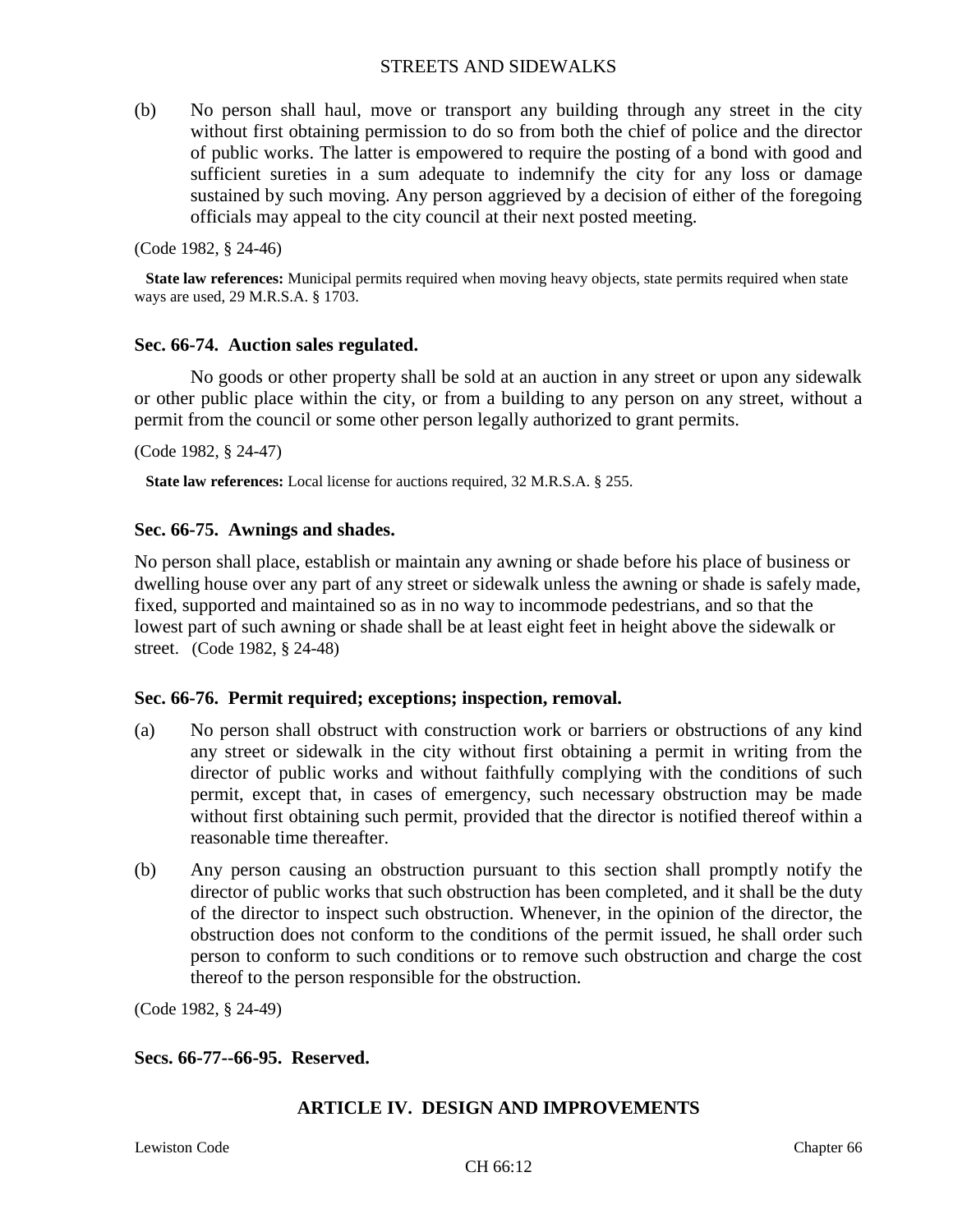#### **Sec. 66-96. Administration and enforcement.**

The city shall adopt standards for the design and construction of streets and sidewalks in the City of Lewiston through the issuance of a policy (hereinafter, the "Policy for the Design and Construction of Streets and Sidewalks" or the "street and sidewalk policy"). Such street and sidewalk policy shall apply to public and private streets and sidewalks, and mobile home park roads. The administration and enforcement of the design and construction standards required by this article and the policy for the laying out and acceptance of streets and sidewalks shall rest with the director of public services.

The city's policy for design and construction of streets and sidewalks shall be contained in the city's regulatory standards manual.

```
(Code 1982, § 24-60; Ord. No. 07-02, 3-22-07)
```
### **Sec. 66-97. Waiver of design or construction standards for acceptance of streets.**

No way shall be laid out or accepted as a street unless constructed in accordance with the conditions and specifications contained in the policy for the design and construction of streets and sidewalks, with the following exceptions:

- (1) If a way substantially meets the requirements of the policy for the design and construction of streets and sidewalks, a waiver of some of the specifications contained in the policy the for design and construction of streets and sidewalks may be granted by joint agreement of the director of public services and the city engineer after determining that such a waiver is appropriate because of prior city actions, previous development, unique physical site constraints imposed by public policy imperatives, including the preservation of natural resources, habitat, and wetlands, or the promotion of urban small-lot redevelopment, or undue hardship; and
- (2) The way was existing and in use prior to December 31, 1985.

Such acceptance shall be at the discretion of the city council and under whatever conditions it may impose, including sharing in construction and upgrading costs and obtaining deeds and/or indemnity agreements from all abutters. Such ways shall conform to the design or construction standards to the fullest extent practicable.

(Code 1982, § 24-61; Ord. No. 07-02, 3-22-07)

#### **Sec. 66-98. Compliance to be at owner's expense; bond.**

Lewiston Code Chapter 66 Compliance with the conditions and specifications of this article, when applicable to private property, shall be at the sole expense of the property owner, his agent, and/or the developer of the improvements, and will render a street constructed on private land eligible for consideration by the city council for the laying out and acceptance as a street for the use of the city. Provided, however, that a street may be eligible for acceptance as aforesaid if the property owner shall post a bond with the city clerk in an amount to be determined by the city council on recommendation of the director of public services, guaranteeing compliance with the requirements and specifications of this article and indemnifying the city against claims for property damage and personal injury suffered upon such street prior to the performance of the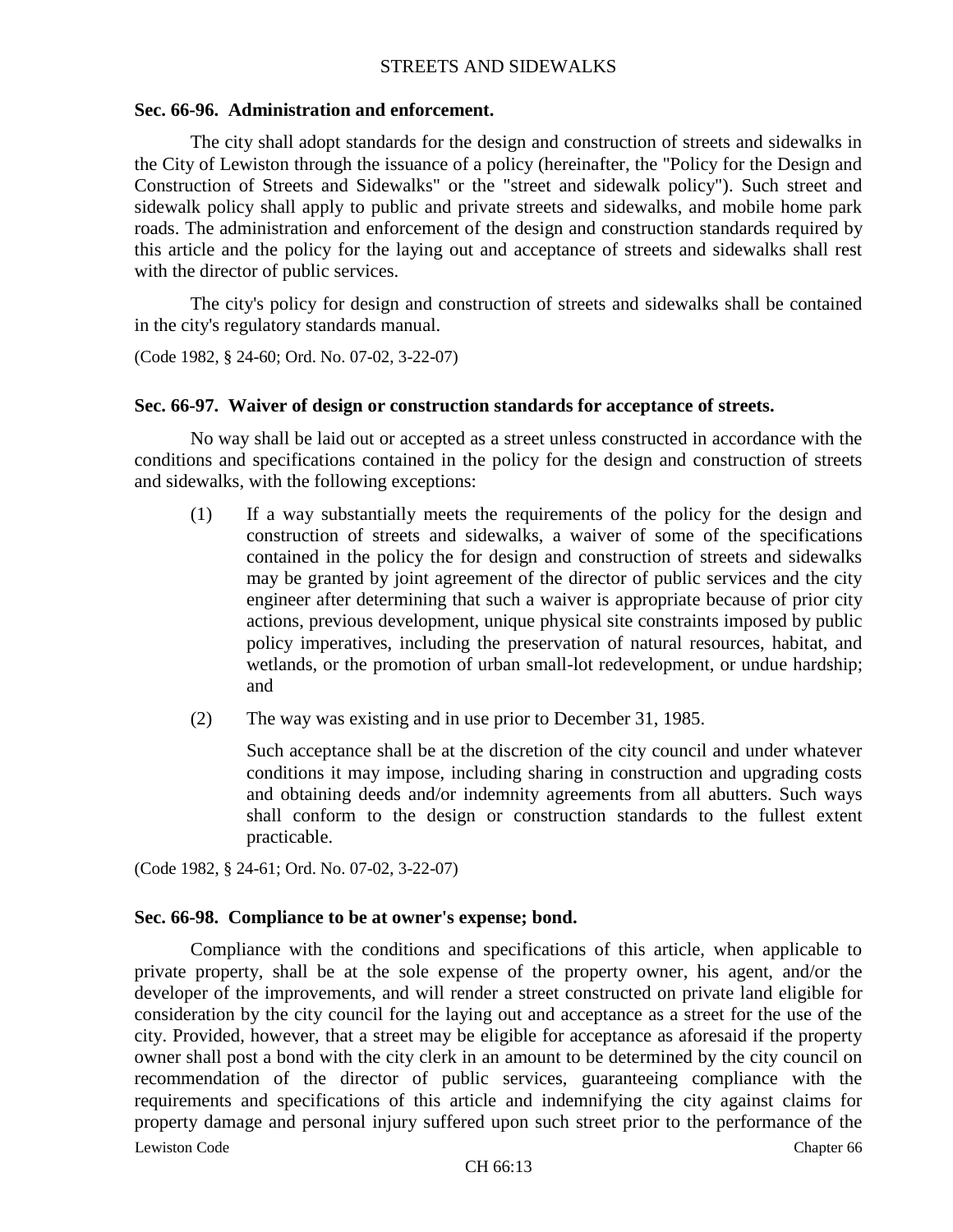conditions of such bond. Failure to comply with the conditions of such bond within one year from the date of the acceptance of such street constitutes a breach thereof, in which event the city council shall fulfill the requirements of this article and recover the cost thereof in an action upon such bond to be brought in the name of the city. The city council shall require the joint written certification of the director of public services and the city engineer that all the specifications have been complied with, or that a bond has been posted as provided in this section.

(Code 1982, § 24-62; Ord. No. 07-02, 3-22-07)

#### **Sec. 66-99. Acceptance of public easements.**

- (a) Any way which does not meet the requirements for a waiver under the provisions of section 66-97 may be considered for acceptance by the city as a public easement. An accepted public easement is not an accepted street and the city has no obligation to construct, maintain or repair such an accepted public easement or provide municipal services. In order to be accepted as a public easement, the following is necessary:
	- (1) The way does not or cannot meet the requirements for a waiver under section 66- 97;
	- (2) A waiver of the specifications contained in the policy for design and construction of streets and sidewalks must be granted by the joint agreement of the director of public services and the city engineer after determining that such a waiver is appropriate because of prior city actions, previous development, or undue hardship;
	- (3) The way where the accepted public easement is to be located was existing and in use prior to December 31, 1985;
	- (4) The way connects two existing accepted streets or is the sole means of access for two or more lots, at least two of which contain residential, commercial or industrial buildings; and
	- (5) A quitclaim deed is obtained from all of the abutters to the city creating a public easement and the abutters agree to indemnify and save the city harmless from all liability.

(Code 1982, § 24-63; Ord. No. 07-02, 3-22-07)

# **Sec. 66-100. Acceptance of prescriptive or dedicated ways as accepted streets.**

Any way in the city for which there is no record of a laying out or acceptance by the state, county or the city, which has been used as a public street for at least 20 years or has otherwise been dedicated to public use, for which municipal services have been provided during this entire period of time, and which meet all of the design, width and construction standards contained in the policy for design and construction of streets and sidewalks, may be declared to be an accepted street by the city council. Quitclaim deeds from abutters are not required. Such action shall constitute evidence of an acceptance of such public streets that have previously been dedicated to public use by prescription or otherwise.

(Code 1982, § 24-64; Ord. No. 07-02, 3-22-07)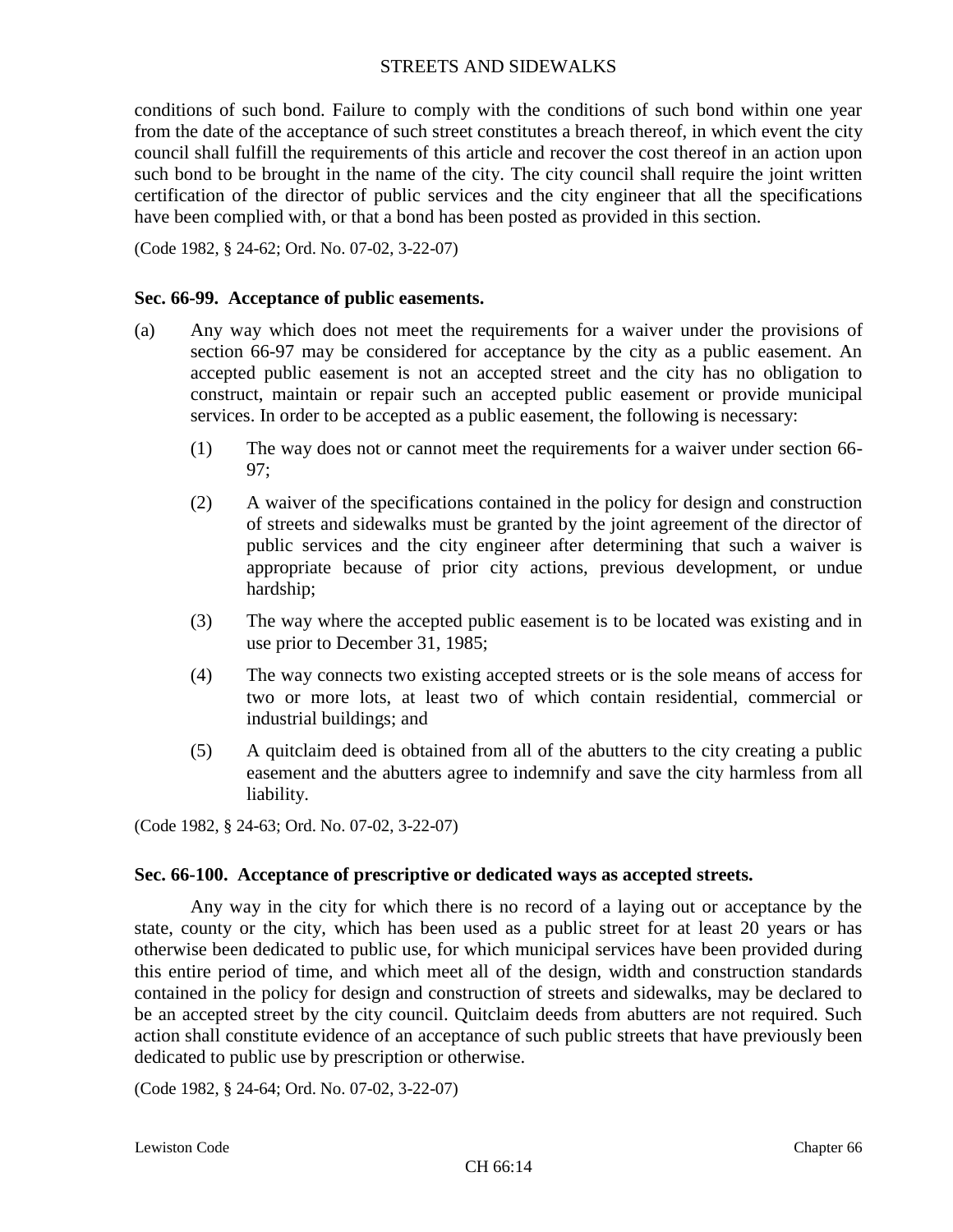# **Sec. 66-101. Standards for construction of streets.**

Except as provided in section 66-97 of this article, the construction or substantial repair of any public or private street or sidewalk, existing as of the effective date of this article shall comply with the City of Lewiston Policy for the Design and Construction of Streets and Sidewalks. In addition, streets and sidewalks constructed to serve a subdivision must meet any additional requirements contained in the subdivision regulations of the city.

(Code 1982, § 24-65; Ord. No. 07-02, 3-22-07)

# **Sec. 66-102. Requirements for street acceptance.**

Except as provided in section 66-97 of this article, no private way shall be accepted as a public street unless it meets all applicable requirements of the City of Lewiston Policy for Design and Construction of Streets and Sidewalks.

(Code 1982, § 24-66; Ord. No. 07-02, 3-22-07)

### **Sec. 66-103. Acceptance of prescriptive or dedicated ways as accepted public easements.**

Any way in the city for which there is no record of a laying out or acceptance by the state, county or the city, which has been used by the public for at least 20 years, or has otherwise been dedicated to public use, but which cannot meet all of the design, width and construction standards contained in the city's policy for design and construction of streets and sidewalks, may be declared to be an accepted public easement by the city council provided a waiver of the specifications contained in the city's policy for design and construction of streets and sidewalks is granted by the joint agreement of the director of public services and the city engineer after determining that such a waiver is appropriate because of prior city action, previous development, or undue hardship. Quitclaim deeds from abutters are not required. Such action shall constitute evidence of an acceptance of such public easements that have previously been dedicated to public use by prescription or otherwise.

(Code 1982, § 24-67; Ord. No. 07-02, 3-22-07)

# **Sec. 66-104. Purpose and mission**

The purpose of the Complete Streets Committee is to

- (1) Promote and advise the development of public infrastructure which supports a multimodal transportation system for all users, not strictly motor vehicles, and includes the best design practices for enhancing safety as well as community and economic development;
- (2) Develop and recommend policies to the respective governing bodies and planning agencies that address and support all modes of transportation in Lewiston Auburn;
- (3) Advise the respective public works and engineering departments on how all modes of travel can be accommodated in street, highway, trail, and open space projects;

(Ord. No. 17-05, 7-20-17)

# **Sec. 66-105. Appointment and membership**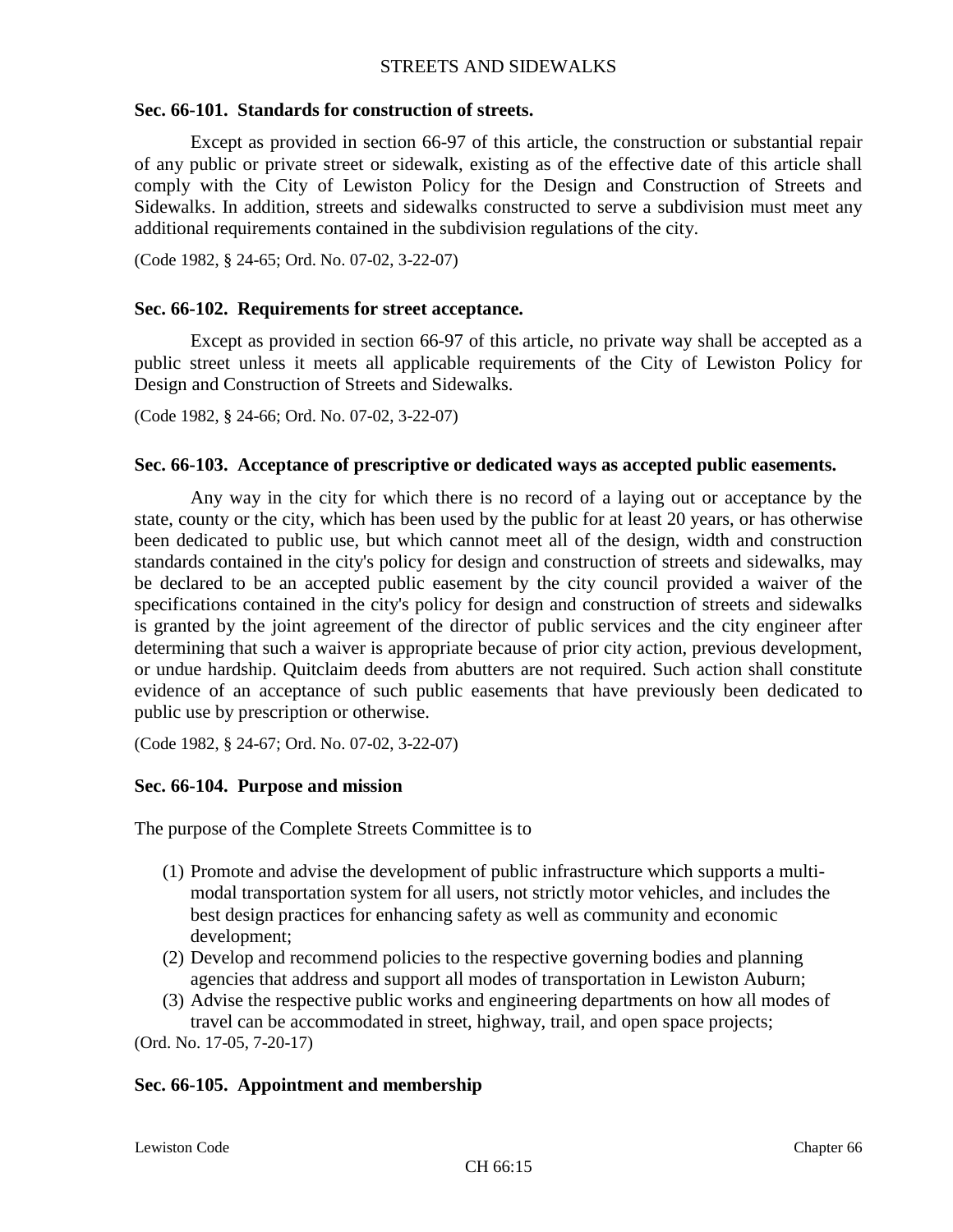- (1) The Committee shall consist of nine (9) members as follows: 4 residents of the City of Auburn, 4 residents of the City of Lewiston, and 1 representative of an organization directly involved in issues of public health and wellness. A city councilor may be appointed as a resident.
- (2) The residents of each community shall be appointed in accordance with the standard procedures employed by each community for such appointments. The representative of an organization directly involved in issues of public health shall be appointed by majority vote of the members of the full committee.
- (3) The initial term for resident members shall be three (3) years, as shall the term of the representative of a public health organization. These terms shall run from the first day of January of the year in which the appointment is made. At the time the initial appointments are made, the appointing authority shall assign each resident member to a term with two member appointed to a one year term; one to a two year term; and one to a three year term. Members shall remain in office until their successors are appointed.
- (4) Vacancies shall be filled following the same process employed for the initial appointment of members.
- (5) A vacancy shall be declared if any member of the committee fails to attend three consecutive regular meetings of the committee without being excused by the committee chair.

(Ord. No. 17-05, 7-20-17)

# **Sec. 66-106. Duties and responsibilities**

The Complete Streets Committee shall:

- (1) Follow the City's Complete Streets Policy, oversee its implementation, and review the policy every 2 years to recommend changes as appropriate;
- (2) Serve as the primary resource representing Lewiston and Auburn in the update of Regional and Statewide plans dealing with transportation issues involving bicycles, pedestrians, public transportation, and other non-automobile related transportation issues;
- (3) Develop and recommend policies and ordinances for passage by the City Councils in support of alternative modes of transportation;
- (4) Review and comment on existing transportation projects including regionally approved projects, municipally initiated projects, and improvements originating from Traffic Movement Permits associated with development projects; and
- (5) Participate with appropriate city and state departments, committees, and metropolitan planning organizations in planning coordinated multi-modal transportation systems in L-A and the surrounding region, such as rail, bus, and air.
- (Ord. No. 17-05, 7-20-17)

# **Sec. 66-107. Organization**

(1) The Committee shall have the following officers: Chair, vice-chair, and secretary, each of whom shall be selected by a majority of the members of the committee at its first meeting in January of each year. The chair shall preside over all meetings of the board, shall supervise the affairs of the board, and shall perform such other duties as may be assigned to the office by the committee. The vice-chair shall assist the chair in carrying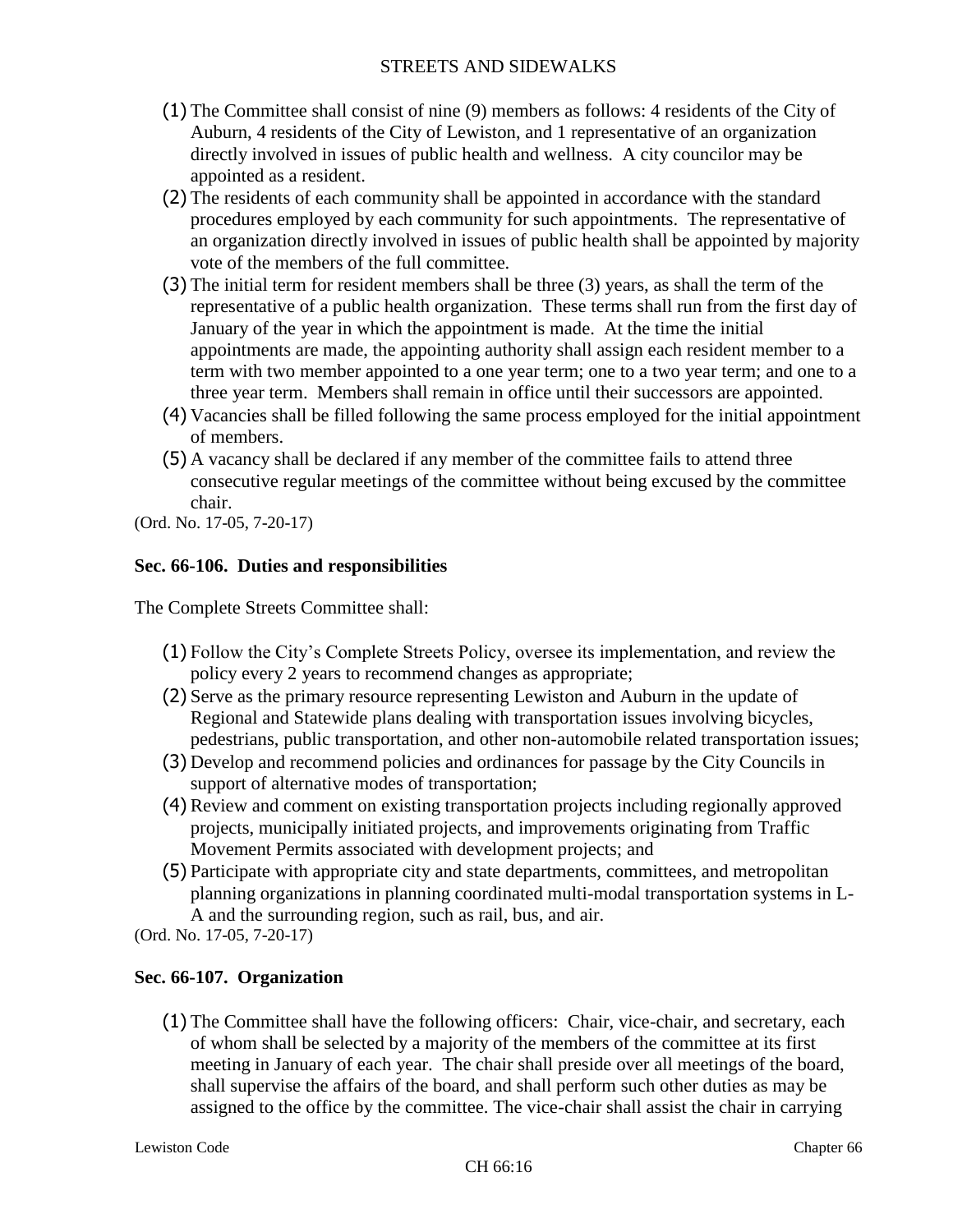out the latter's duties and shall preside at meetings in the chair's absence. The secretary shall be responsible for preparing and distributing committee agendas and minutes and ensuring that the legal posting requirements are met.

- (2) A quorum necessary to conduct an official meeting shall consist of at least six members and at least six concurring votes shall be necessary to constitute an action on any matter.
- (3) The committee shall meet at least quarterly and may meet more frequently at the call of the chair.
- (4) Unless otherwise prescribed by this Division or by bylaws established by the Committee, the Committee shall operate in accordance with Robert's Rules of Order.
- (Ord. No. 17-05, 7-20-17)

### **Sec. 66-108. Staff support**

The City Manager/Administrator of each community shall designate a planning or public works staff member to serve as a liaison to the committee. (Ord. No. 17-05, 7-20-17)

### **Sec. 66-109. Complete streets**

The City of Lewiston will plan for, design, construct, operate, and maintain an appropriate and integrated transportation system that will meet the needs of motorists, pedestrians, bicyclists, wheelchair users, transit vehicles and riders, freight haulers, emergency responders, and residents of all ages and abilities.

- (1) Transportation facilities that support the concept of complete streets include, but are not limited to, pavement markings and signs; street and sidewalk lighting; sidewalk and pedestrian safety improvements; Americans with Disabilities Act and Title VI compliance; transit accommodations; bicycle accommodations including intersection detection and appropriate signage and markings; and streetscapes that appeal to and promote pedestrian use.
- (2) The system's design will be consistent with and supportive of local neighborhoods, recognizing that transportation needs vary and must be balanced in a flexible, safe, and cost effective manner.

(Ord. No. 17-06, 7-20-17)

# **Sec. 66-110. Projects**

Those involved in the planning and design of projects within the public right-of-way will give consideration to all users and modes of travel from the start of planning and design work. Transportation improvements shall be viewed as opportunities to create safer, more accessible streets for all users. This shall apply to new construction, reconstruction, and rehabilitation. The Complete Streets Committee shall be briefed on potential future projects of this nature during or immediately following the annual development of the city's capital improvement program. This will allow the Committee to provide its views regarding complete streets policy early in the planning and design process. (Ord. No. 17-06, 7-20-17)

# **Sec. 66-111. Exceptions**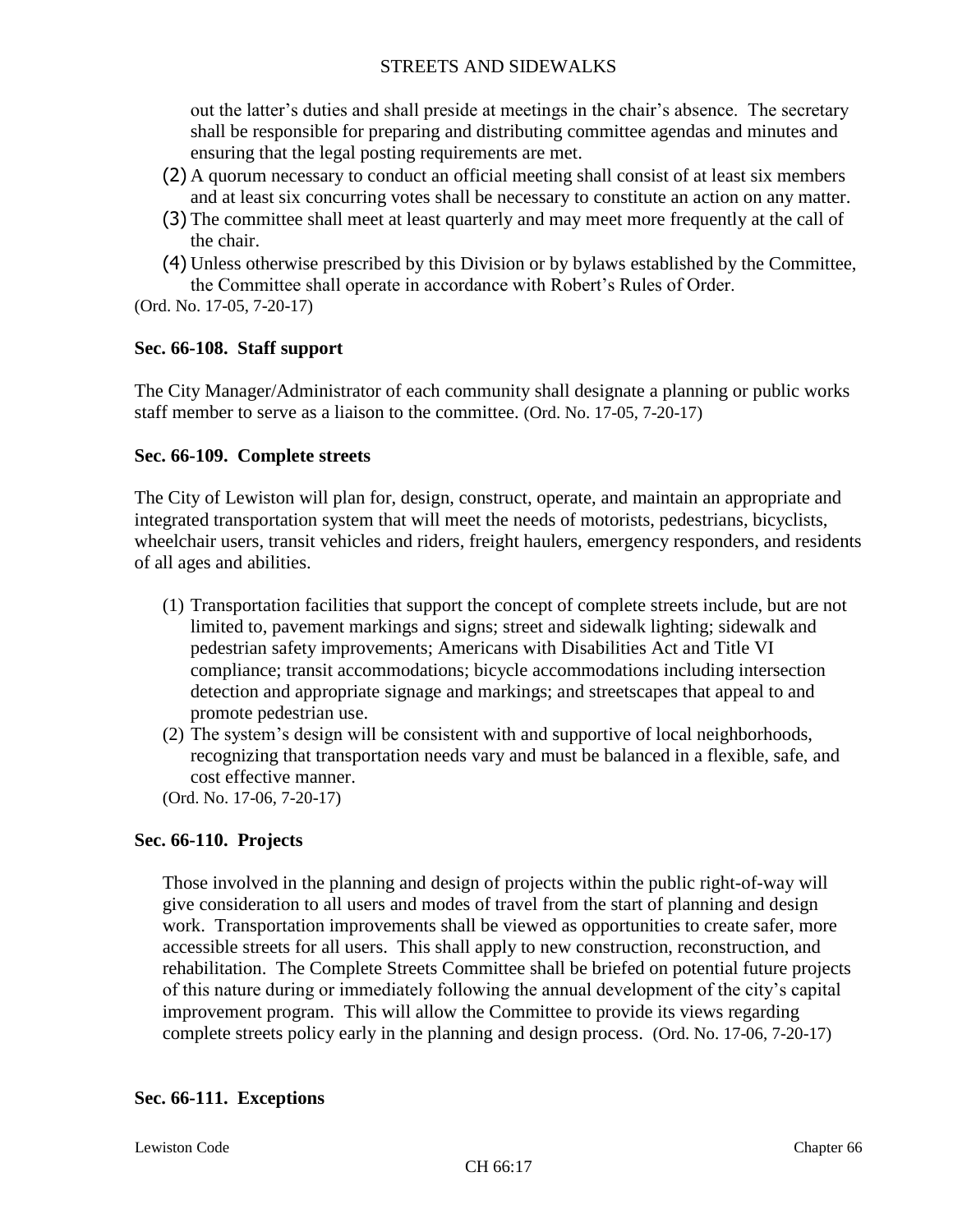Exceptions to this policy may be made under the circumstances listed below:

- (1) Street projects may exclude those elements of this policy that would require the accommodation of street uses prohibited by law;
- (2) Ordinary maintenance activities such as mowing, snowplowing, sweeping, spot repair, joint or crack sealing, or pothole filling do not require that elements of this policy be applied beyond the scope of that maintenance activity;
- (3) Ordinary maintenance paving projects may only exclude the elements of this policy that would require increasing pavement width. However, when such projects do occur, the condition of existing facilities supporting alternate transportation modes should be evaluated as well as the appropriateness of modifying existing pavement markings and signage that supports such alternate modes. This exception does not apply to street reconstruction projects;
- (4) Street reconstruction projects and maintenance paving projects which involve widening pavement may exclude elements of this policy when the accommodation of a specific use is expected to:
	- (a) require more space than is physically available, or
	- (b) be located where both current and future demand is proven absent, or
	- (c) drastically increase project costs and equivalent alternatives exist within close proximity, or
	- (d) have adverse impacts on environmental resources such as streams, wetlands, floodplains, or on historic structures or sites above and beyond the impacts of currently existing infrastructure.
- (5) In order for an exception to be granted under the conditions stated above and prior to finalizing the design and budget for the intended project, the City Engineer and Director of Public Works must first consult with the City Planner and City Administrator. If the City Administrator concludes that an exception to the policy is warranted, the Administrator or the staff representative to the Complete Streets Committee shall consult with the Committee regarding the project and the requested exception. If, after this consultation, a difference of opinion exists between the Committee and staff regarding an exception that has been granted, the Committee may forward its concerns to the City Council for its consideration.
- (6) The City Council may grant such other exceptions as it sees fit.
- (Ord. No. 17-06, 7-20-17)

#### **Sec. 66-112. Intergovernmental cooperation**

The City will cooperate with the City of Auburn and with other transportation agencies including the Maine Department of Transportation (MDOT) and Androscoggin Transportation Resource Center (ATRC) to ensure the principles and practices of complete streets are embedded within their planning, design, construction, and maintenance activities. The two cities will specifically cooperate to ensure the transportation network flows seamlessly between the two communities in accordance with local and regional road, transit, bicycle, and pedestrian plans and mutually agreed upon design criteria. (Ord. No. 17-06, 7-20-17)

#### **Sec. 66-113. Design criteria**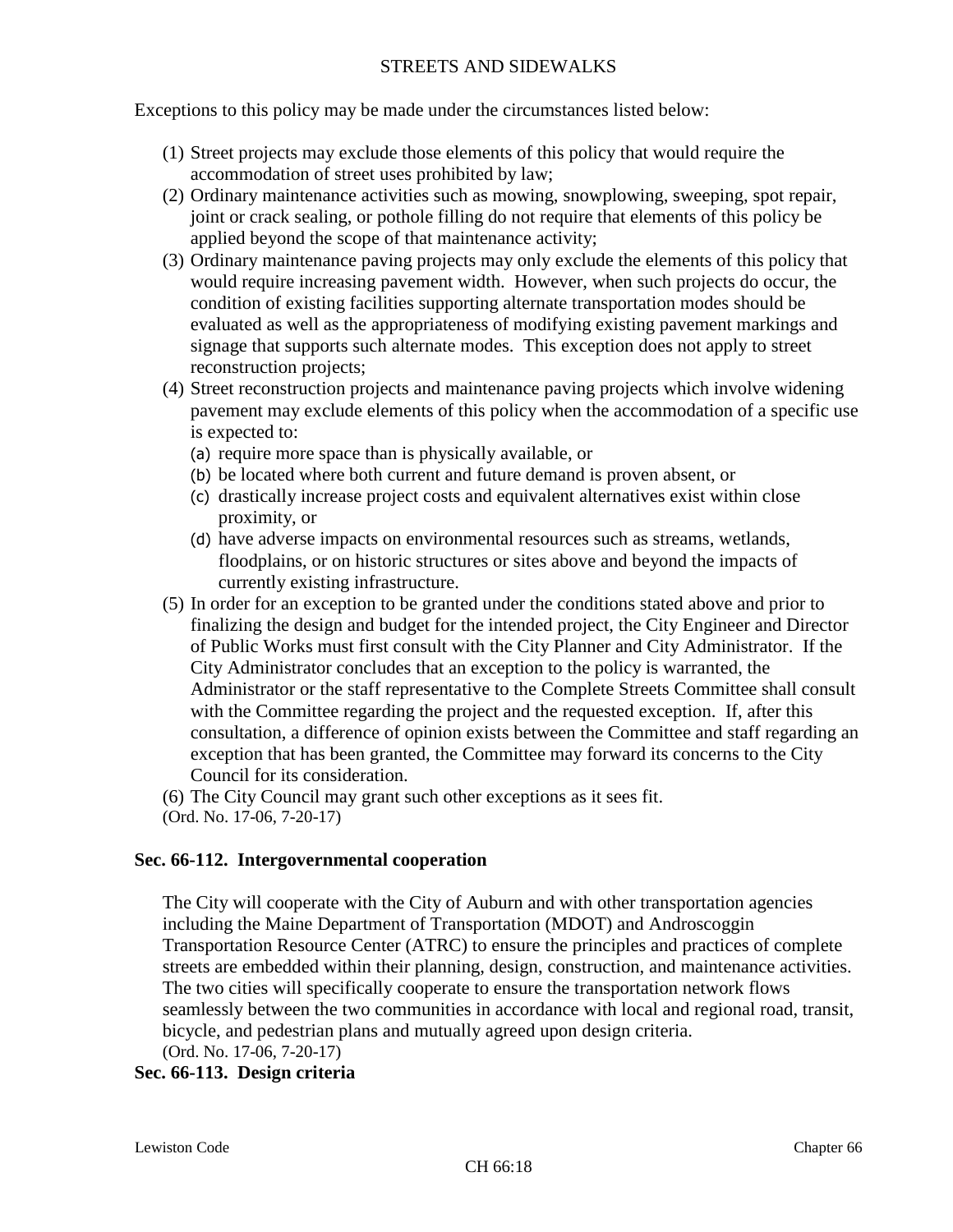The City, through its Public Works Department, shall develop and adopt design criteria, standards and guidelines based upon recognized best practices in street design, construction, and operation. To the greatest extent possible, the City shall coordinate with the City of Auburn to adopt the same standards with particular emphasis on pedestrian and bicycle markings and wayfinding signage. Resources to be referenced in developing these standards shall include, but not necessarily be limited to, the latest editions of: American Association of State Highway Transportation Officials (AASHTO) Policy on Geometric Design of Highways and Streets, Guide for Planning, Designing, and Operating Pedestrian Facilities, and Guide for the Development of Bicycle Facilities; Institute of Transportation Engineers (ITE) Designing Walkable Urban Thoroughfares: A Context Sensitive Approach; National Association of City Transportation Officials (NACTO) Urban Bikeway Design Guide; U.S. Access Board Public Right-of-Way Accessibility Guidelines; Androscoggin Transportation Resource Center (ATRC) Complete Streets, A Guide to Best Management and Design Practice; Highway Capacity Manual and Highway Safety Manual; the Manual on Uniform Traffic Control Devices; and any applicable policies and guidance issued by the Maine Department of Transportation.

The Cities will be permitted to consider innovative or non-traditional design options that provide a comparable level of safety and utility for users as those listed above. (Ord. No. 17-06, 7-20-17)

# **Sec. 66-114. Community context**

Implementation of this Policy shall take into account the goal of enhancing the context and character of the surrounding built and natural environments. Transportation facilities, including roads, should be adapted to fit and enhance the character of the surrounding neighborhood. (Ord. No. 17-06, 7-20-17)

# **Sec. 66-115. Network**

Special attention should be given to projects which enhance the overall transportation system and its connectivity. Specifically, high priority should be given to:

- (1) Corridors providing primary access to one or more significant destinations such as a parks or recreation areas, schools, shopping/commercial areas, public transportation, or employment centers;
- (2) Corridors serving a relatively high number of users of non-motorized transportation modes;
- (3) Corridors providing important continuity or connectivity links to existing pedestrian or bicycle networks;
- (4) Projects identified in regional or local bicycle pedestrian plans prepared by organizations such as the ATRC and other associated groups.
- (Ord. No. 17-06, 7-20-17)

# **Sec. 66-116. Performance measures**

The City Administrator and/or designee shall report to the Planning Board and City Council on an annual basis on the transportation projects undertaken within the prior year and planned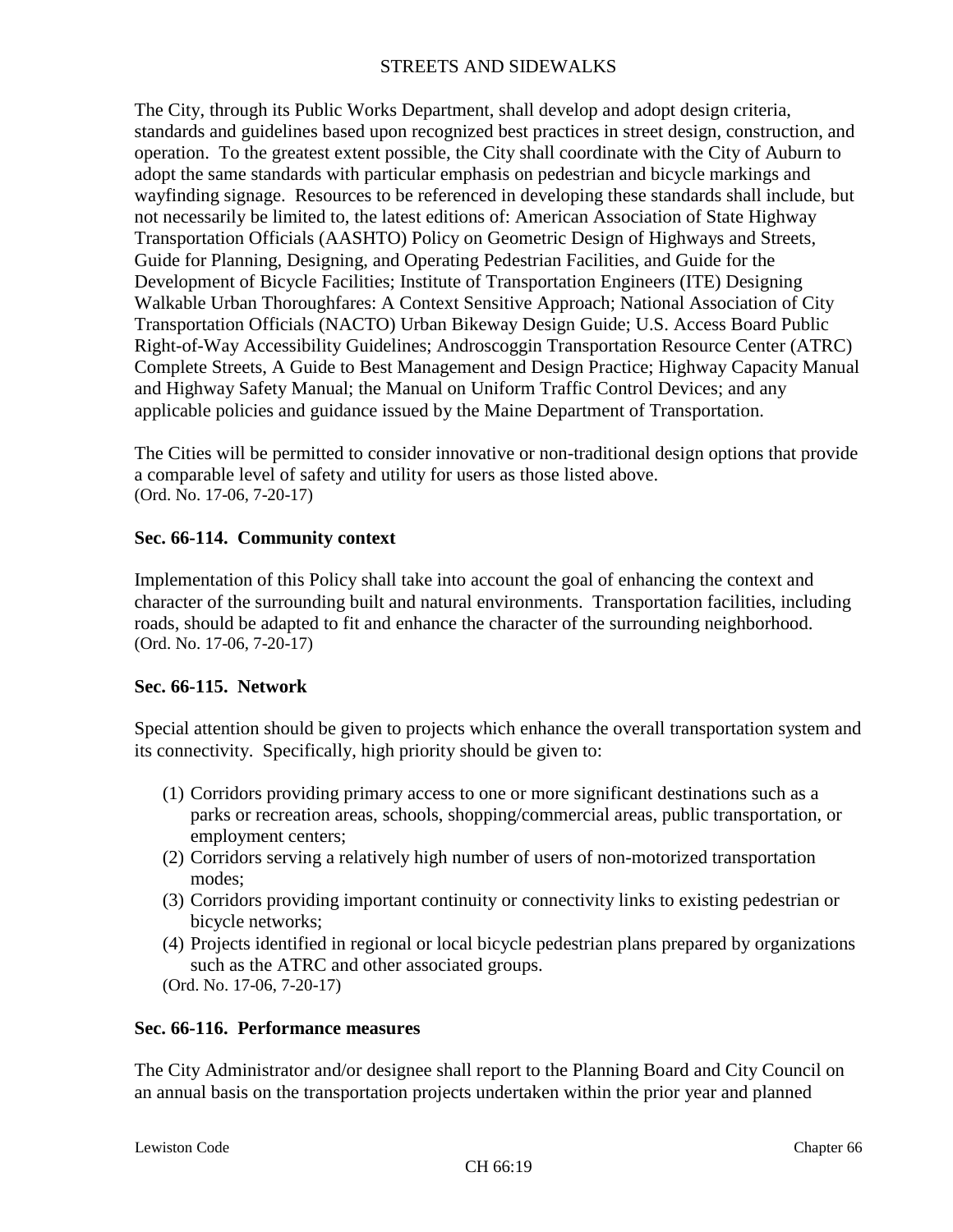within the coming year and the extent to which each of these projects has met the Complete Streets ordinance. (Ord. No. 17-06, 7-20-17)

#### **Sec. 66-117. Implementation**

This policy will be primarily implemented through planning comprehensive complete streets networks regionally and within each city.

Additional implementation activities will include, but not be limited to: developing project checklists that incorporate complete streets elements in the Cities' overall design processes; annual review of capital improvement plans and unified planning work programs; establishing design manuals that clearly set forth the complete streets standards; and directing the Planning Boards to evaluate changes to the Cities' respective land development codes that will extend the complete streets concept into private developments through appropriate subdivision and site plan regulations.

(Ord. No. 17-06, 7-20-17)

#### **Secs. 66-118--66-125. Reserved.**

# **ARTICLE V. PARADES**

# **DIVISION 1. GENERALLY**

**Secs. 66-126--66-135. Reserved.**

# **DIVISION 2. PERMIT**

#### **Sec. 66-136. Definitions.**

The following words, terms and phrases, when used in this division, shall have the meanings ascribed to them in this section, except where the context clearly indicates a different meaning:

*Parade* means any march, ceremony, show, exhibition, pageant or procession of any kind, or any similar display, in or upon any street, park or other public place in this city.

*Parade permit* means a permit as required by this division.

(Code 1982, § 26-246)

**Cross references:** Definitions generally, § 1-2.

#### **Sec. 66-137. Required.**

No person shall engage in, participate in, aid, form or start any parade, unless a parade permit shall have been obtained from the chief of police.

(Code 1982, § 26-247)

Lewiston Code Chapter 66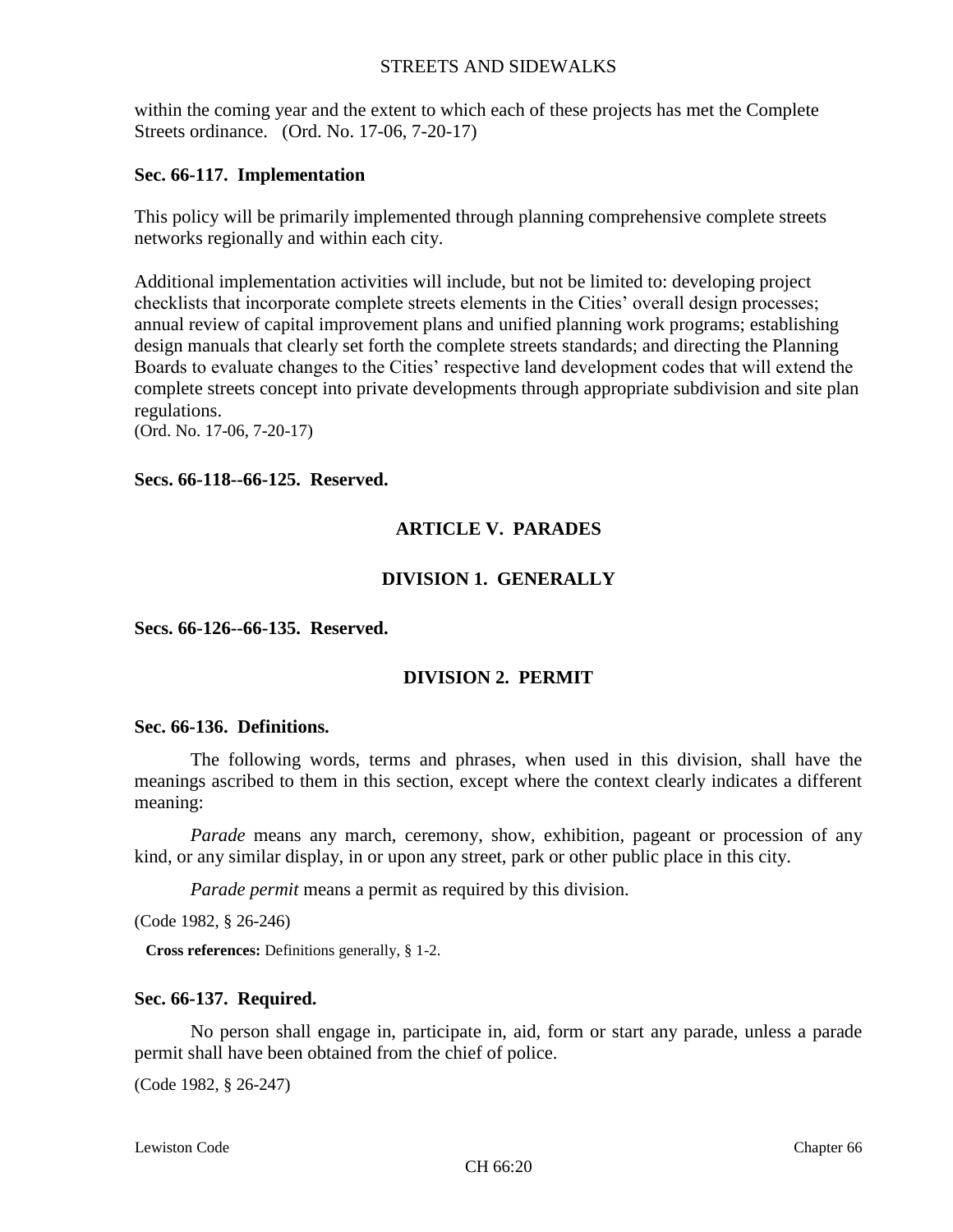# **Sec. 66-138. Exceptions.**

This division shall not apply to:

- (1) Funeral processions;
- (2) Students going to and from school classes or participating in educational activities, provided such conduct is under the immediate direction and supervision of the proper school authorities;
- (3) A governmental agency acting within the scope of its functions.

(Code 1982, § 26-256)

### **Sec. 66-139. Application.**

- (a) A person seeking issuance of a parade permit shall file an application with the chief of police on forms provided by such officer not less than ten days before the date on which it is proposed to conduct the parade. The chief of police, where good cause is shown therefor, shall have the authority to consider any application under this division which is filed less than ten days before the date the parade is proposed to be conducted.
- (b) The application for a parade permit shall set forth the following information:
	- (1) The name, address and telephone number of the person seeking to conduct such parade.
	- (2) If the parade is proposed to be conducted for, on behalf of, or by an organization, the name, address and telephone number of the headquarters of the organization, and of the authorized and responsible heads of such organization.
	- (3) The name, address and telephone number of the person who will be the parade chairman and who will be responsible for its conduct.
	- (4) The date when the parade is to be conducted.
	- (5) The route to be traveled, the starting point and the termination point.
	- (6) The approximate number of persons who, and animals and vehicles which, will constitute such parade; the type of animals and description of the vehicles.
	- (7) The hours when such parade will start and terminate.
	- (8) The location by streets of any assembly areas for such parade.
	- (9) The time at which units of the parade will begin to assemble at any such assembly area or areas.
	- (10) If the parade is designed to be held by, and on behalf of or for, any person other than the applicant, the applicant for such permit shall file with the chief of police a communication in writing from the person proposing to hold the parade, authorizing the applicant to apply for the permit on his behalf.
	- (11) Any additional information which the chief of police shall find reasonably necessary to a fair determination as to whether a permit should issue.

(Code 1982, § 26-248)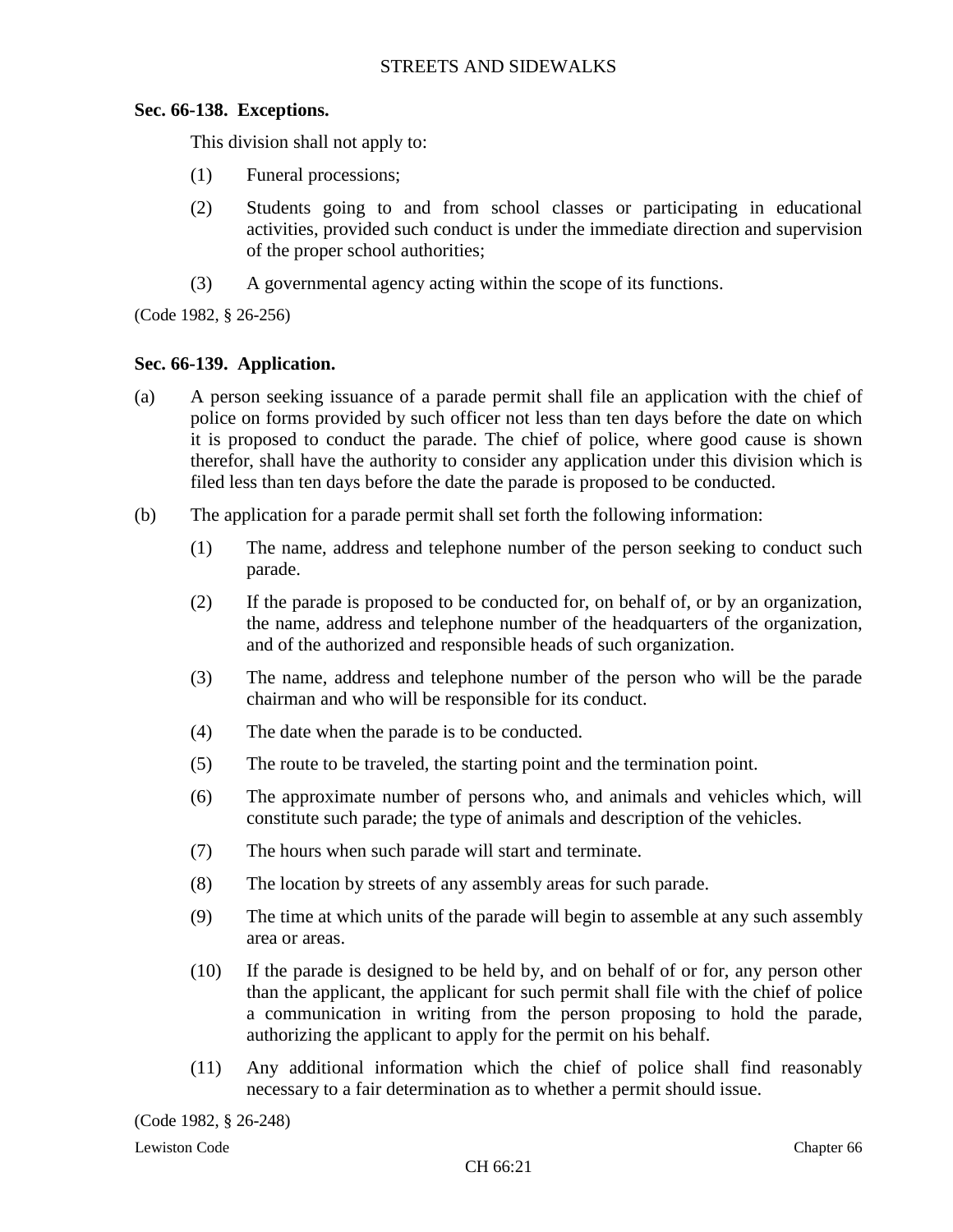#### **Sec. 66-140. Standards for issuance.**

The chief of police shall issue a permit as provided for under this division when, from a consideration of the application and from such other information as may otherwise be obtained, he finds that:

- (1) The conduct of the parade will not substantially interrupt the safe and orderly movement of other traffic contiguous to its route;
- (2) The conduct of the parade will not require the diversion of so great a number of police officers of this city to properly police the line of movement and the areas contiguous thereto as to prevent normal police protection to this city;
- (3) The conduct of such parade will not require the diversion of so great a number of ambulances as to prevent normal ambulance service to portions of this city other than that to be occupied by the proposed line of march and areas contiguous thereto;
- (4) The concentration of persons, animals and vehicles at assembly points of the parade will not unduly interfere with proper fire and police protection of, or ambulance service to, areas contiguous to such assembly areas;
- (5) The conduct of such parade will not interfere with the movement of firefighting equipment en route to a fire;
- (6) The conduct of the parade is not reasonably likely to cause injury to persons or property, to provide disorderly conduct or create a disturbance;
- (7) The parade is scheduled to move from its point of origin to its point of termination expeditiously and without unreasonable delays en route; and
- (8) The parade is not to be held for the sole purpose of advertising any product, cause, goods or event and is not designed to be held purely for private profit.

(Code 1982, § 26-250)

# **Sec. 66-141. Notice of permit rejection.**

If the chief of police disapproves the application for a parade permit, he shall mail to the applicant, within five days after the date upon which the application was filed, a notice of his action.

(Code 1982, § 26-251)

# **Sec. 66-142. Alternative permit.**

The chief of police, in denying an application for a parade permit, shall be empowered to authorize the conduct of the parade on a date, at a time, or over a route different from that named by the applicant. An applicant desiring to accept an alternate permit shall, within two days after notice of the action of the chief of police, file a written notice of acceptance with the chief of police. An alternate permit shall conform to the requirements of, and shall have the effect of a parade permit under, this division.

(Code 1982, § 26-252)

Lewiston Code Chapter 66